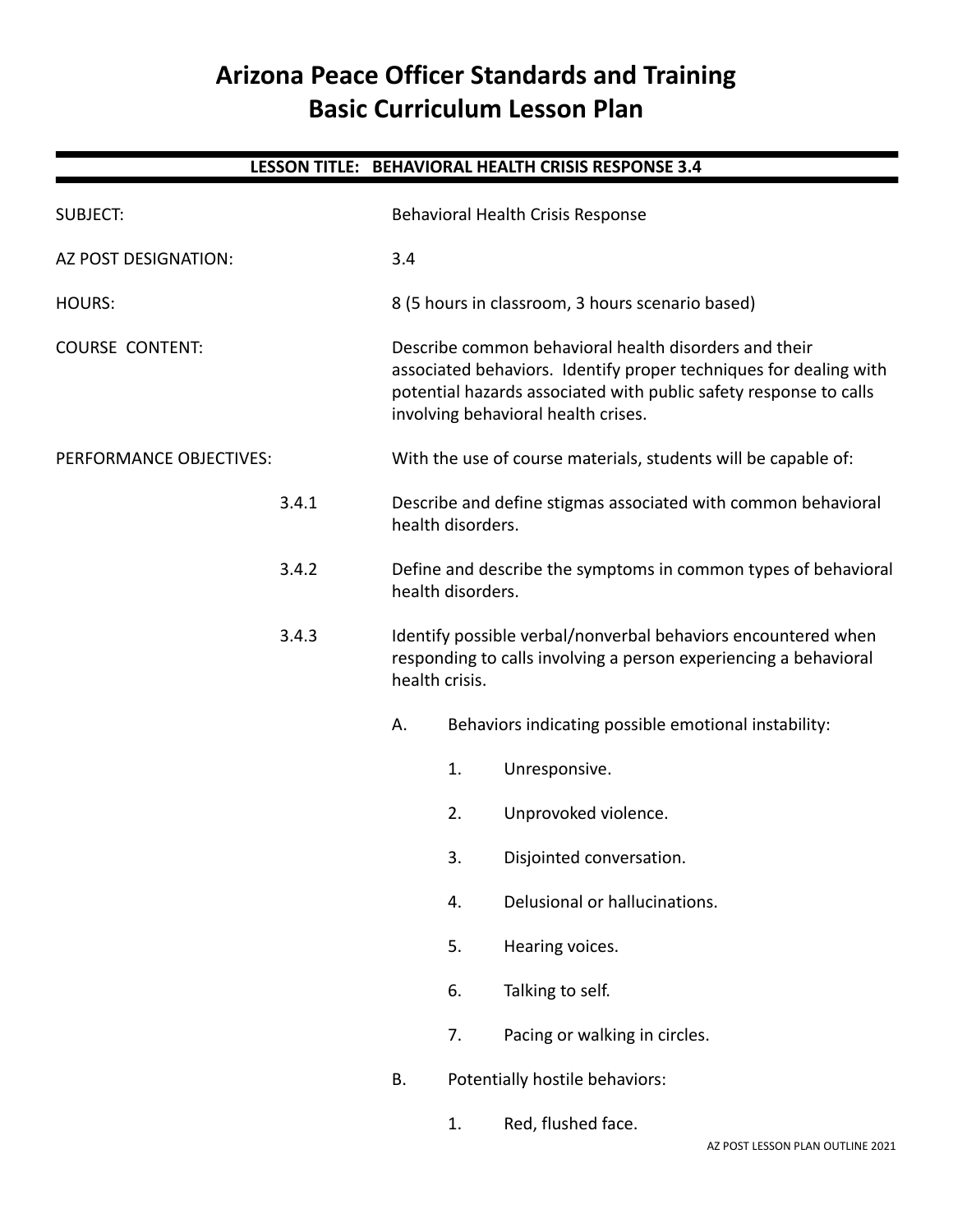- 2. Loud voice.
- 3. Hyperventilation.
- 4. Anger.
- 5. Shaking, twitching hands.
- 6. Items 1-6 on 3.4.3A can also be potentially hostile. actions on the part of the individual
- 3.4.4 Demonstrate intervention techniques for effectively handling a call involving a simulated suicide.
	- A. Officer safety considerations
	- B. Support groups and services
	- C. Effective communication
	- D. Conducting a background investigation
	- E. Securing the scene
- 3.4.5 Identify the legal basis, notification procedures/requirements, procedures for writing and serving an emergency petition, and procedures for restraining and transporting individuals experiencing a behavioral health crisis.
	- A. Legal basis (A.R.S. §§36-524 and 36-525)
	- B. Procedures for restraining and transporting
- 3.4.6 Identify officer safety techniques to consider when responding to calls involving individuals in crisis.
	- A. Ignore verbal abuse
	- B. Avoid excitement
	- C. Utilize contact and cover
	- D. Use adequate and reasonable restraining force
	- E. Maintain alertness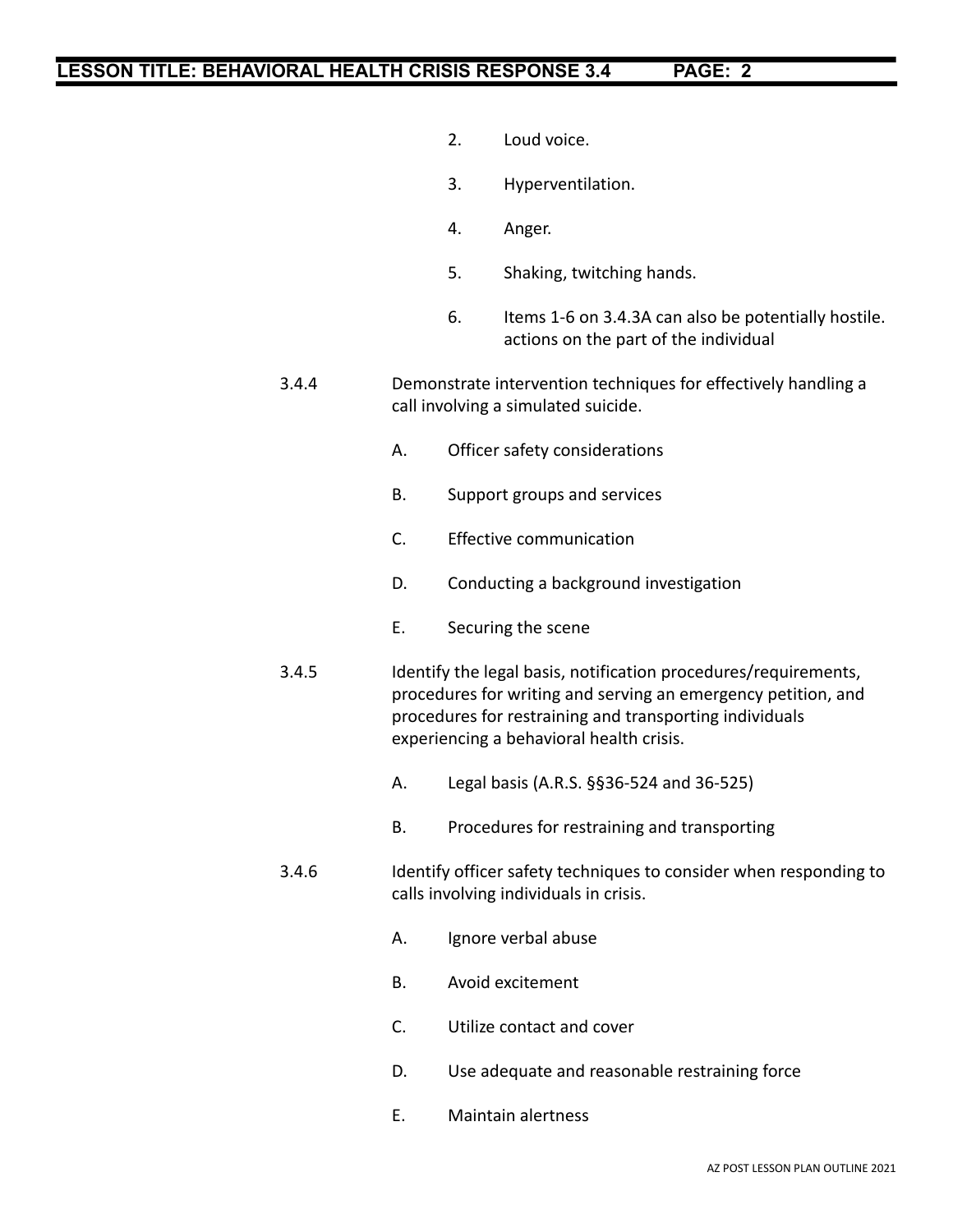- 3.4.7 Identify appropriate referral agencies for behavioral health calls for service and contacts.
	- A. Substance abuse
	- B. Family counseling and child guidance
	- C. Victim/witness services
	- D. Social services/mental health resources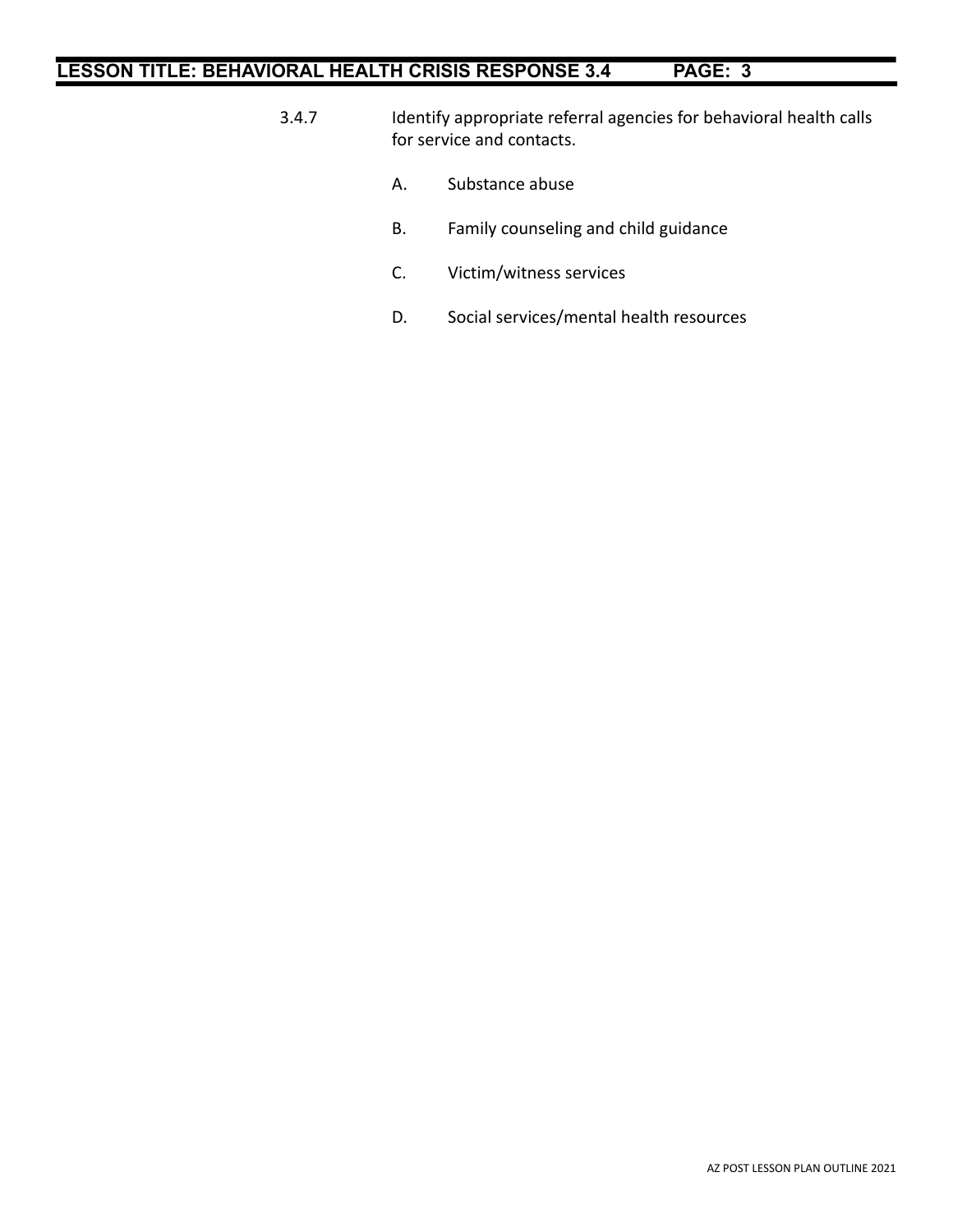| DATE FIRST PREPARED:             | December 2000                                                                                                                                                                                                         |                      |
|----------------------------------|-----------------------------------------------------------------------------------------------------------------------------------------------------------------------------------------------------------------------|----------------------|
| PREPARED BY:                     | <b>SME Committee</b>                                                                                                                                                                                                  |                      |
| <b>REVIEWED - REVISED:</b>       | <b>SME Committee</b>                                                                                                                                                                                                  | DATE: February 2001  |
| <b>REVIEWED - REVISED:</b>       | AZ POST (Word)                                                                                                                                                                                                        | DATE: March 2003     |
| <b>REVIEWED - REVISED:</b>       | <b>SME Committee</b>                                                                                                                                                                                                  | DATE: July 2004      |
| <b>REVIEWED - REVISED:</b>       | <b>SME Committee</b>                                                                                                                                                                                                  |                      |
|                                  | Chair Fred Cushman                                                                                                                                                                                                    | DATE: July 2006      |
| <b>REVIEWED - REVISED:</b>       | Tom Gussie, Mesa PD                                                                                                                                                                                                   | DATE: March 2010     |
| <b>REVIEWED - REVISED:</b>       | Tom Gussie, Mesa PD                                                                                                                                                                                                   | DATE: November 2012  |
| <b>REVIEWED - REVISED:</b>       | <b>SME Committee</b>                                                                                                                                                                                                  | DATE: September 2020 |
| <b>REVIEWED - REVISED:</b>       | AZPOST (DocX)                                                                                                                                                                                                         | DATE: February 2022  |
| <b>REVIEWED - REVISED:</b>       |                                                                                                                                                                                                                       | DATE:                |
| AZ POST - APPROVAL:              | <b>Richard Watling</b>                                                                                                                                                                                                | DATE: November 2012  |
| AZ POST - APPROVAL:              | Mandy Faust                                                                                                                                                                                                           | DATE: February 2021  |
| AZ POST - APPROVAL:              | Lori Wait                                                                                                                                                                                                             | DATE: February 2022  |
| <b>INSTRUCTOR REFERENCES:</b>    |                                                                                                                                                                                                                       |                      |
| <b>CLASS LEVEL:</b>              | Student                                                                                                                                                                                                               |                      |
| <b>TRAINING AIDS:</b>            | PowerPoint, Role Play, AZ POST Mental Health Resource Guide,<br>U.S. DOJ Office for Victims of Crime - First Response to Victims of<br>Crime Who Have a Disability<br>http://www.azleg.gov/ArizonaRevisedStatutes.asp |                      |
| <b>INSTRUCTIONAL STRATEGY:</b>   | Interactive lecture, class discussion, and demonstration                                                                                                                                                              |                      |
| <b>SUCCESS CRITERIA:</b>         | 70% minimum score on a written, multiple-choice examination<br>Pass/fail on demonstration requirements                                                                                                                |                      |
| <b>COMPUTER FILE NAME:</b>       | 3.4 Behavioral Health Crisis Response                                                                                                                                                                                 |                      |
| DATE RELEASED TO THE SHARE FILE: | May 27, 2022                                                                                                                                                                                                          |                      |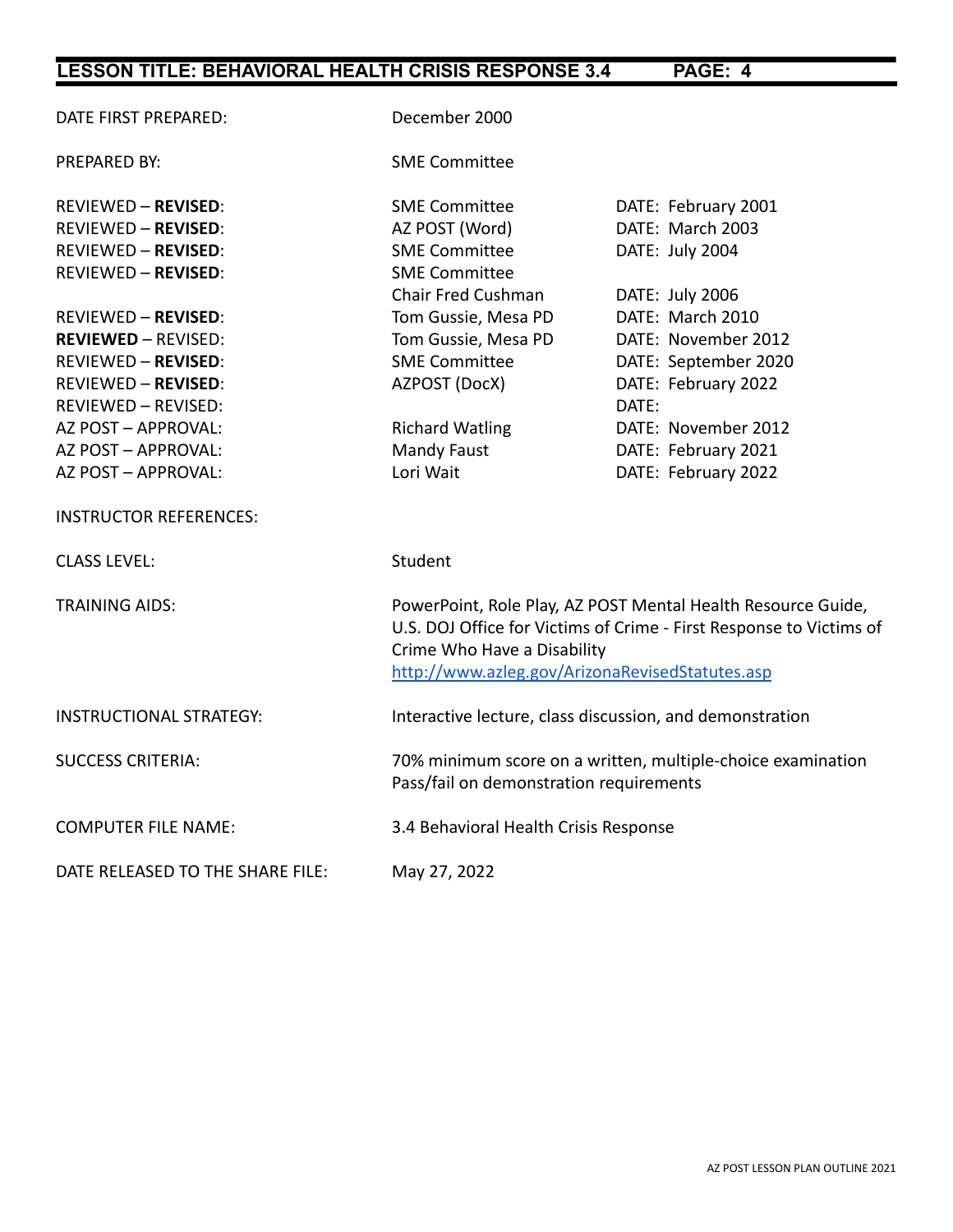#### **I. INTRODUCTION**

- A. Instructor (self) introduction.
- B. Introduce performance objectives.
	- 1. Describe and define stigma related to behavioral health disorders and its effects on the people who suffer from them.
	- 2. Define and describe the symptoms in common types of behavioral health disorders.
	- 3. Identify verbal/nonverbal behaviors exhibited by individuals experiencing a behavioral health crisis. **P. O. 3.4.3A**
		- a. Emotionally unstable.
			- i. Unresponsiveness.
			- ii. Unprovoked violence.
			- iii. Disjointed conversation.
			- iv. Delusions or hallucinations.
			- v. Hearing voices.
			- vi. Talking to self.
			- vii. Pacing or walking in circles.
		- b. Potentially hostile. **P. O. 3.4.3B**
			- i. Red, flushed face.
			- ii. Loud voice.
			- iii. Hyperventilating.
			- iv. Angry.
			- v. Shaking, twitching hands.
			- vi. Items 1-6 on 3.4.3A can also indicate potentially hostile actions on the part of the individual.
	- 4. Given a simulated suicide call, demonstrate intervention techniques for effectively handling the call. **P. O. 3.4.4A-E**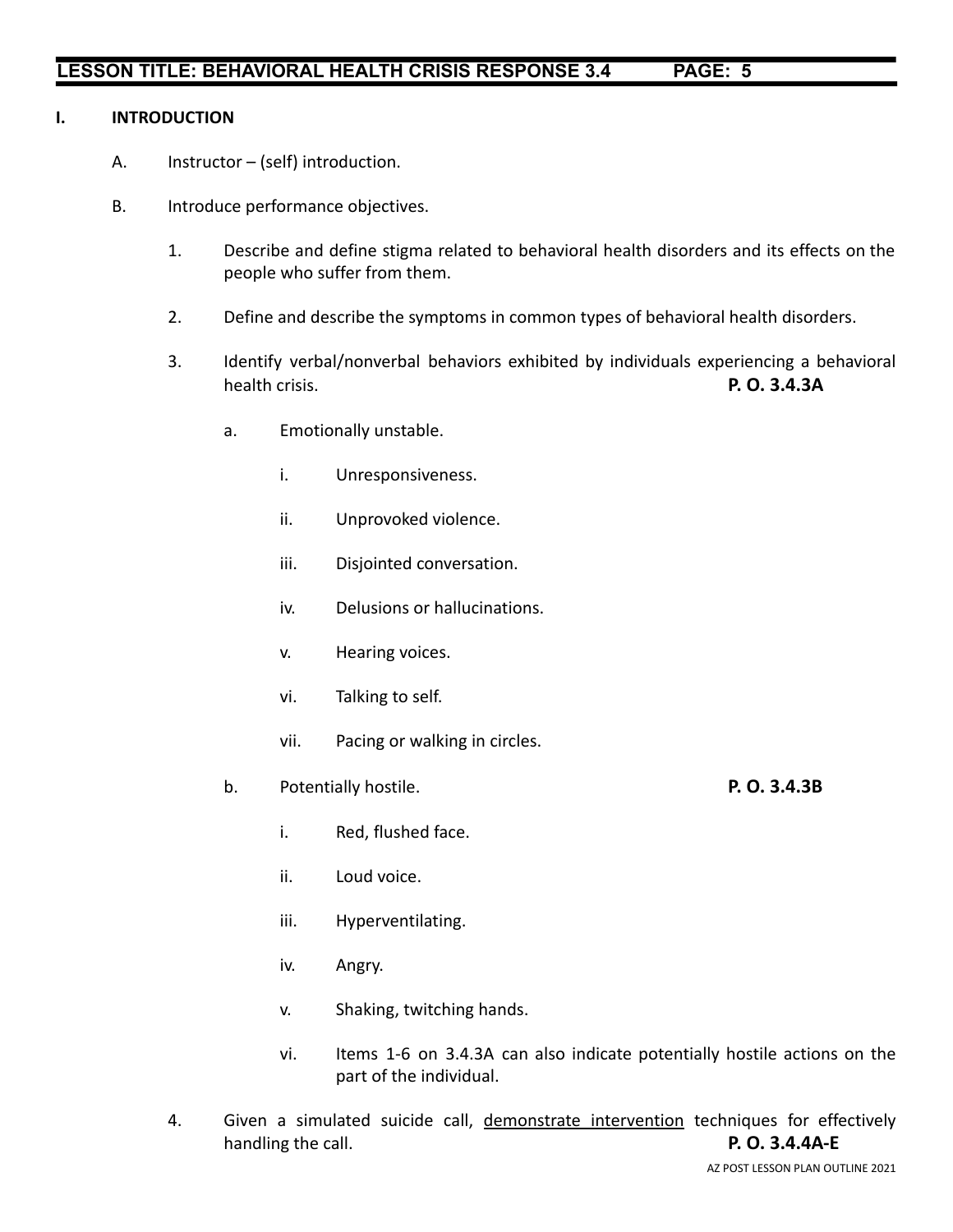- 5. Identify the legal basis, notification procedures and requirements, and procedures for writing and serving an emergency petition.
- 6. Identify procedures for restraining and transporting persons in behavioral health crises.
- 7. Identify officer safety techniques to be considered when handling individuals in crisis.
	- a. Ignore verbal abuse.
	- b. Avoid excitement.
	- c. Utilize contact and cover.
	- d. Use adequate and reasonable restraining force.
	- e. Maintain alertness.
- 8. Identify the appropriate referral agencies for crisis and behavioral health calls for service and contacts. **P. O. 3.4.7A-E**
	- a. Public health violations.
	- b. Substance abuse.
	- c. Family counseling and child guidance.
	- d. Victim/witness services.
	- e. Social services/mental health.

#### **II. UNDERSTANDING STIGMA RELATED TO BEHAVIORAL HEALTH DISORDERS**

**P. O. 3.4.1**

**P. O. 3.4.6A-E**

- A. What is Stigma?
	- 1. A set of negative and often unfair beliefs that a society or group of people have about something. (Merriam-Webster).
	- 2. A mark of disgrace or infamy; a stain or reproach, as in one's reputation; a mental or physical mark that is characteristic of a defect or disease." (Dictionary.reference.com).
	- 3. Synonyms; shame, disgrace, dishonor, humiliation….
- B. Understanding first person language.
	- 1. She has diabetes rather than she IS diabetes.
	- 2. He has cancer rather than he IS cancer.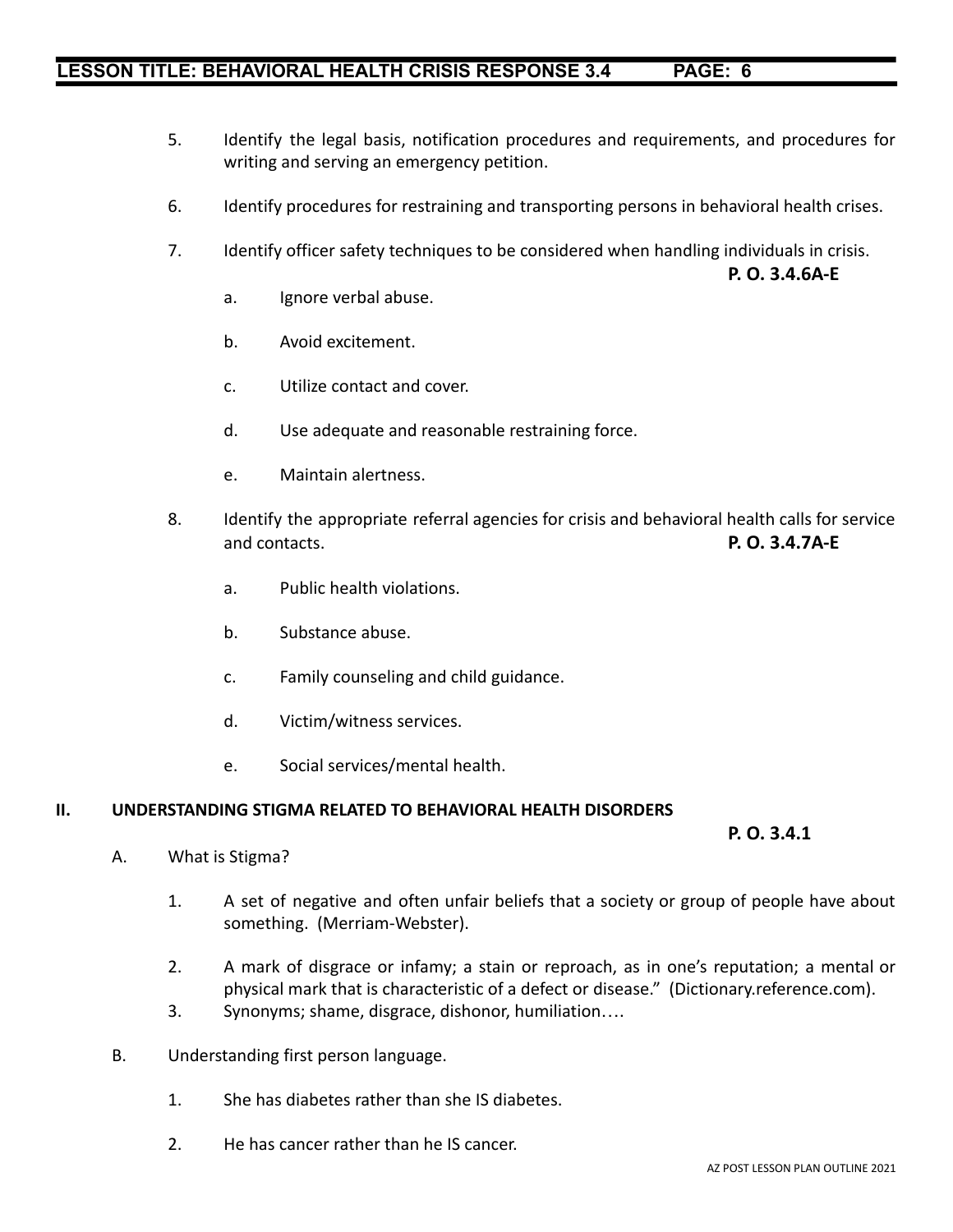- 3. He has bipolar rather than he IS bipolar.
- 4. She is an individual suffering from a behavioral health disorder, rather than IS mentally ill.
- C. Stereotypes/biases.
	- 1. Numerous "causes" of behavioral health disorders. They are not chosen.
	- 2. Reasons for not taking medications.
		- a. Simply don't want to have to take medications.
		- b. Stigma/embarrassment.
		- c. False sense of being "better" so don't need medications.
		- d. Side effects can be very disrupting, especially while the body adjusts.
		- e. Financial/lack of insurance.
		- f. Remembering to take them/inconvenience/cognitive issues.
		- g. Hassle of "finding the right" medications.
		- h. Can have withdrawal from psychotropic medications.
		- i. Less effective every time an individual re-starts medications.
		- j. Sometimes medications stop working.

# **III. UNDERSTANDING BEHAVIORAL HEALTH DISORDERS P. O. 3.4.2**

**P. O. 3.4.3**

- A. Psychotic disorders
	- 1. Individuals with these disorders often lack the ability to distinguish reality from fantasy.
	- 2. Symptoms:
		- a. Hallucinations. (false perceptions)
		- b. Delusions. (false beliefs)
		- c. Disorganized thinking.
		- d. Decreased ability to function in their working and social environments.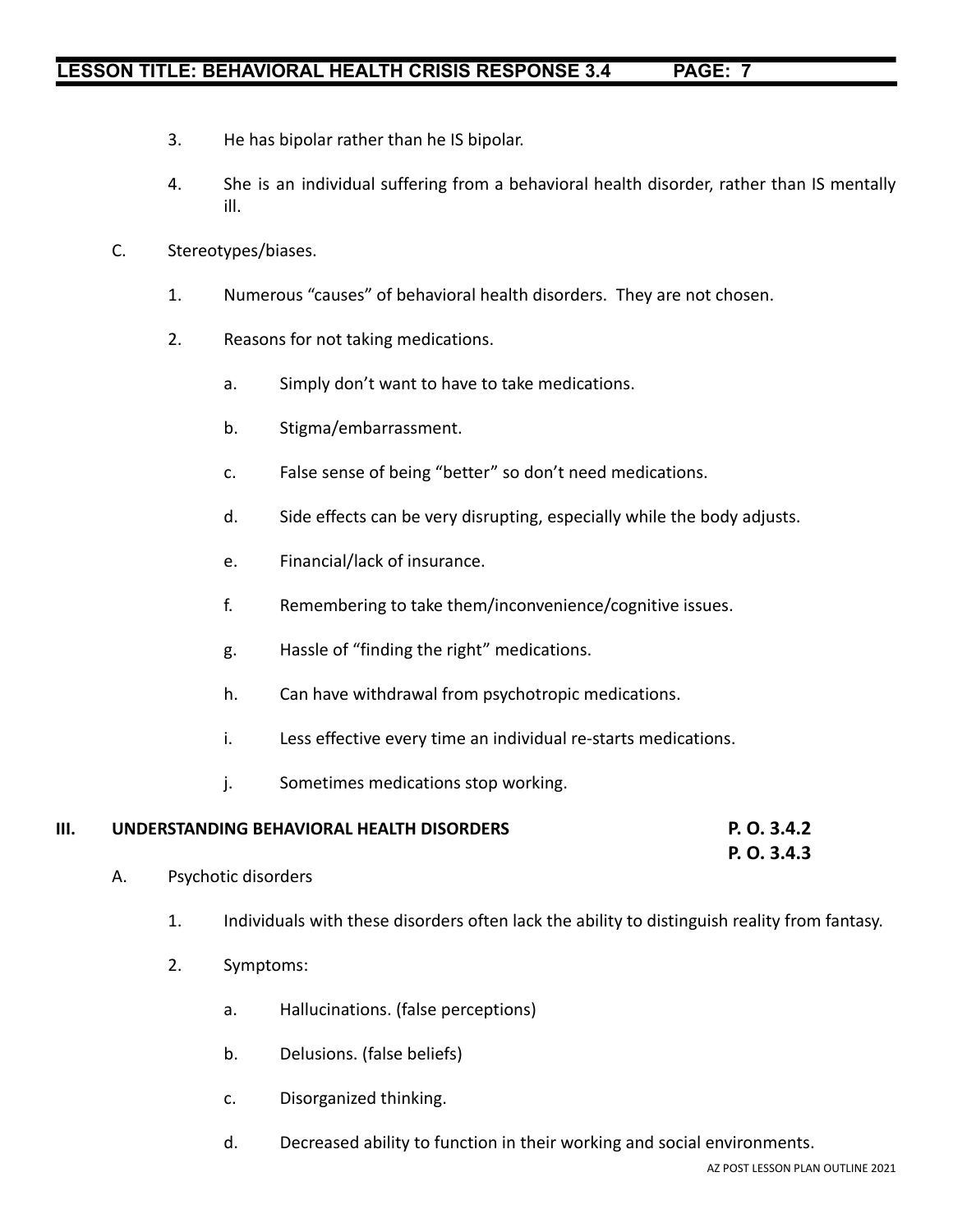- e. Decreased ability to perform self-care.
- 3. Examples of Psychotic Disorders.
	- a. Schizophrenia an illness that results in the inability to think and communicate in an organized logical manner. Individuals with schizophrenia experience psychotic symptoms and a decreased ability to function socially and care for their own basic needs.
	- b. Brief Psychotic Disorder a disturbance with a sudden onset of psychotic symptoms. The episode lasts for more than one day but less than a month. The individual returns to their previous level of functioning after the episode.
- 4. Common Medications.
	- a. Haldol, Zyprexa and Risperdal.
	- b. Side effects:
		- i. Blurred vision.
		- ii. Tremors.
		- iii. Stiffness.
		- iv. Drowsiness.
		- v. Muscle spasms.
		- vi. Uncontrolled muscle movements.
		- vii. Jerking and twisting movements.
- 5. Police Officer Approach and Special Considerations. **P. O. 3.4.6**
	- a. One of the primary roadblocks to engaging an individual dealing with schizophrenia is their inability to keep and express their thoughts in an organized and coherent manner. If you ask a second question too soon, the subject may begin to "ponder" both questions simultaneously.
	- b. Recognize and acknowledge that their delusions or hallucinations are real to them. Don't say you hear or see them too, or tell the individual that no one is there. You could ask what the voices are saying to get an idea of what the person is going through.
	- c. Recognize they may be overwhelmed by sensations, thoughts, sounds, voices,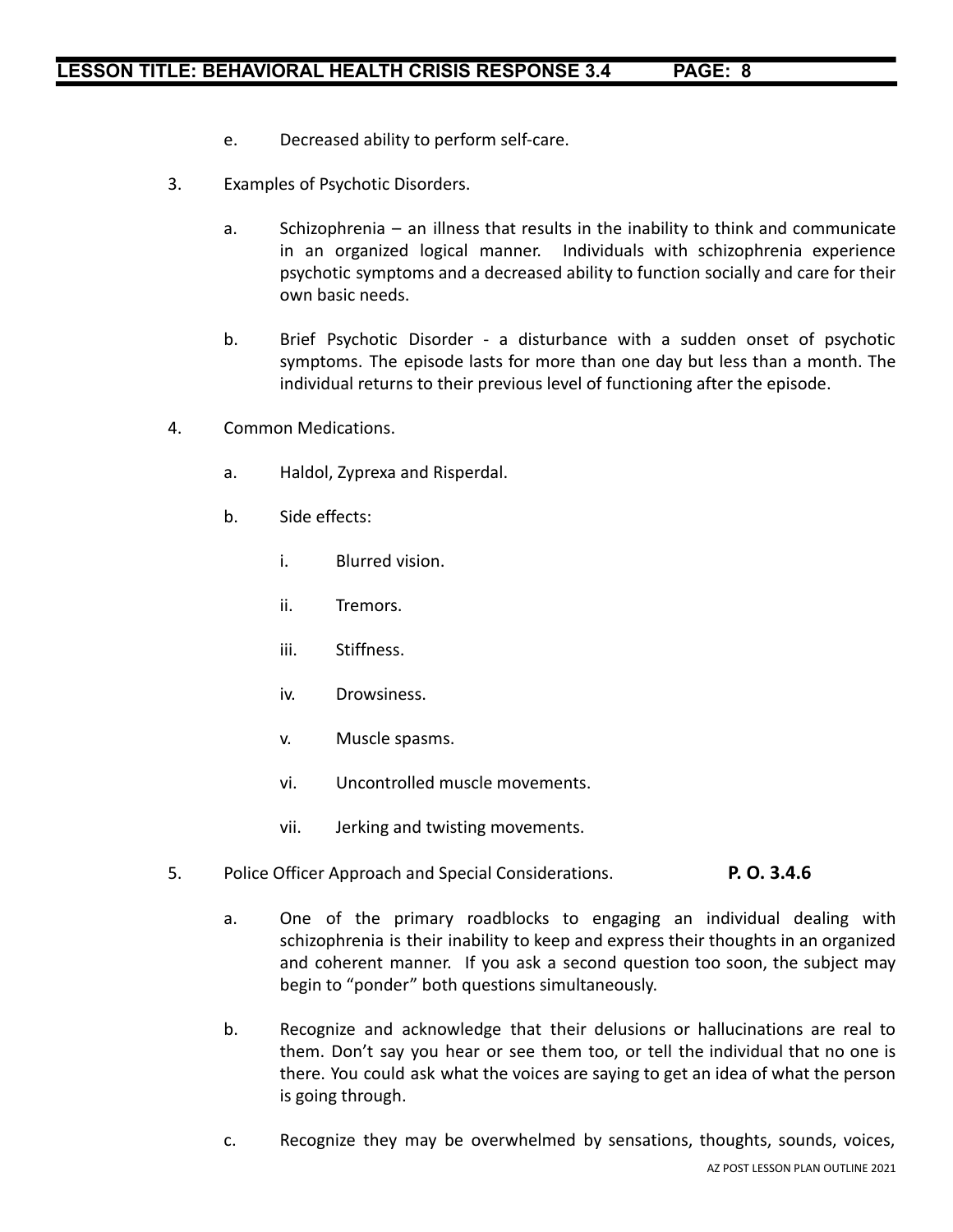frightening beliefs or their current environment.

- d. State requests in brief, clear, simple language.
- e. Never argue, logic will not help.
- f. Announce your actions.
- g. Maintain a calm yet confident demeanor that sends the message you have the situation under control.
- h. If emotions and speech are escalating, talk only in the quiet moments.
- i. When appropriate, smile and laugh with the person, not at the individual.
- B. Mood Disorders.
	- 1. Defined as a group of disorders that involve disturbance of the mood. An individual with a mood disorder does not have the ability to control or regulate their mood.

#### **P. O. 3.4.2 and P. O. 3.4.3**

- 2. Symptoms include abnormally elevated or depressed mood.
- 3. Examples of Mood Disorders.
	- a. Major Depression- an abnormally low mood characterized by disturbances in eating, sleeping and concentration.
		- i. Symptoms include feeling void of emotions.
			- a) No attachment to life.
			- b) Sense of hopelessness.
			- c) Decreased sex drive.
			- d) Change in appetite.
			- e) Thoughts of suicide.
		- ii. Common medications for Depression.
			- a) Prozac, Paxil or Effexor.
			- b) Side effects can be dry mouth, constipation, blurred vision, insomnia, dizziness, agitation and confusion.
	- b. Bipolar Disorder- is characterized by frequent and sudden mood swings from AZ POST LESSON PLAN OUTLINE 2021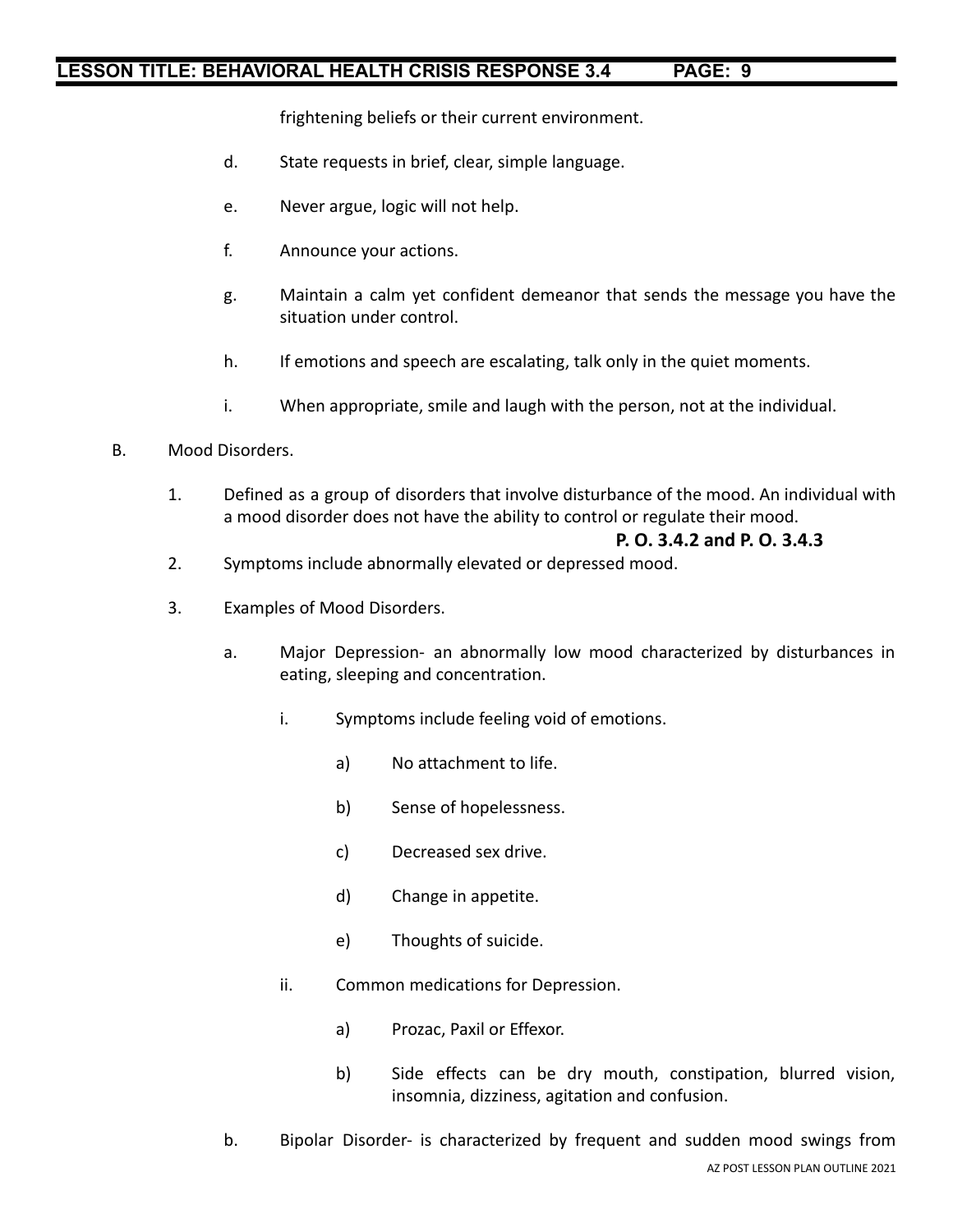mania to depression with "normal" periods between cycles.

- i. Symptoms.
	- a) Rapid speech.
	- b) Racing thoughts.
	- c) Little sleep.
	- d) Increased sex drive.
	- e) Impaired judgement.
	- f) Short attention span.
	- g) Distractibility.
	- h) Individuals with mania often give away possessions and spend money excessively.
- ii. Common Medications for Bi-Polar.
	- a) Lithium can be toxic, can make the individual appear drunk, experience tremors, confusion, dehydration or seizures.
	- b) Depakote or Lamictal can cause tremors, dizziness, memory loss.
	- c) Some medications used to treat Bi-Polar disorder can cause an individual to go into a manic state.
- 4. Police Officer Approach and special considerations. **P. O. 3.4.6**
	- a. Bipolar Disorder-Manic Phase.
		- i. Redirect the individual's behavior and thoughts as he or she begins to escalate.
		- ii. Use a firm and directive approach.
		- iii. Set clear limits on behavior.
		- iv. Reduce environmental stimuli.
		- v. Guide the individual to "slow down" by helping them to use controlled, rhythmic breathing.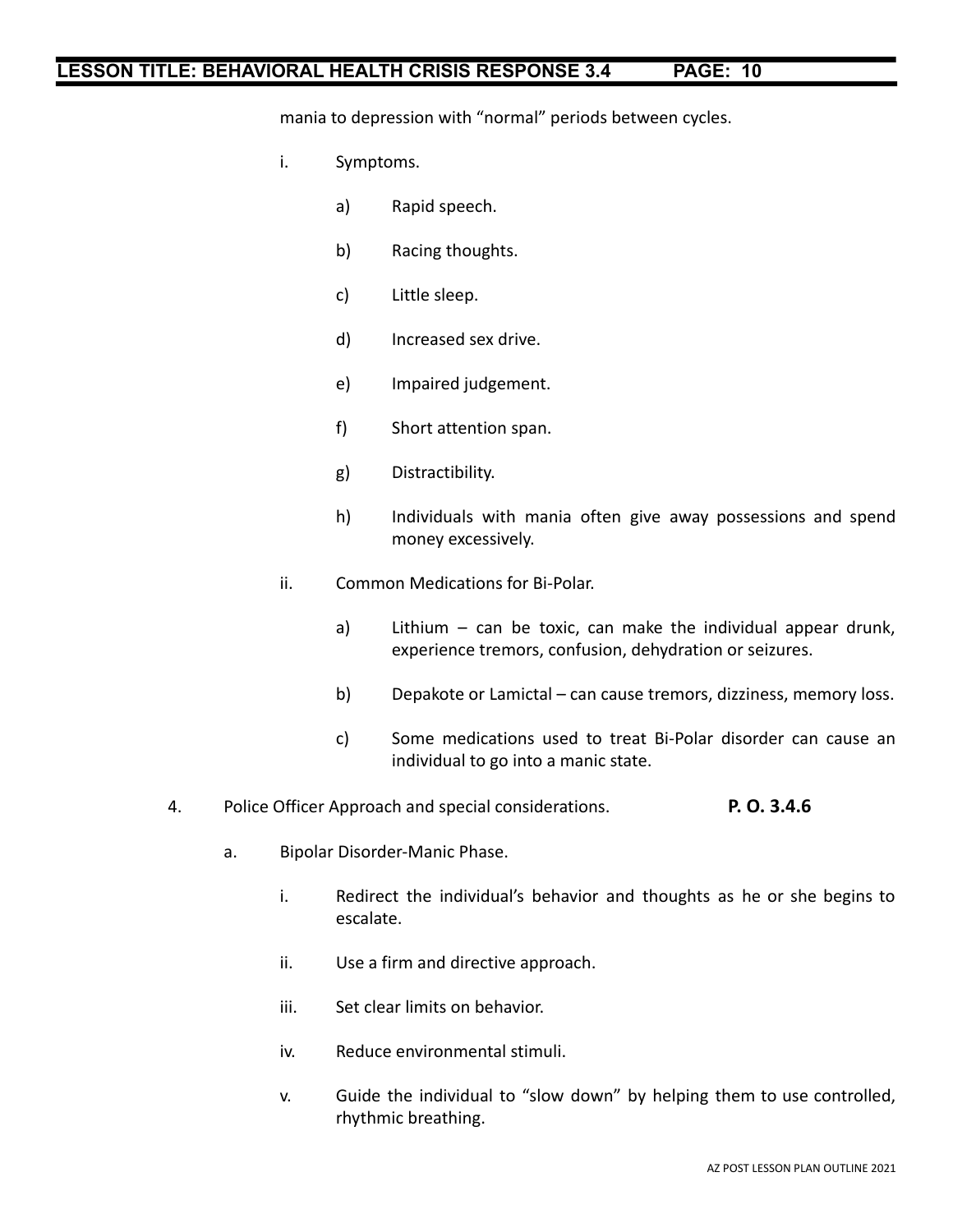- vi. Encourage the individual to be part of the solution to help them "feel in control".
- vii. When possible, allow the individual to pace.
- b. Bipolar Disorder Depressive Phase.
	- i. Ask the individual if he/she is having thoughts of suicide.
	- ii. Use a calm and supportive approach.
	- iii. Empathize with their dilemma.
	- iv. Give strong reassurance they are safe and you will assist them in getting help.

#### B. Anxiety Disorders. **P. O. 3.4.2 and P. O. 3.4.3**

- 1. Persistent, irrational worry is characteristic of anxiety disorders.
- 2. Symptoms.
	- a. Associated with irrational worry:
		- i. Apprehension.
		- ii. Tenseness.
		- iii. Fatigue.
		- iv. Indecisiveness.
		- v. Restlessness.
		- vi. Irritability.
	- b. Physical signs:
		- i. Increased heart rate.
		- ii. Sweating.
		- iii. Increased blood pressure.
		- iv. Increased rate of breathing or trouble breathing.
		- v. Muscle tension.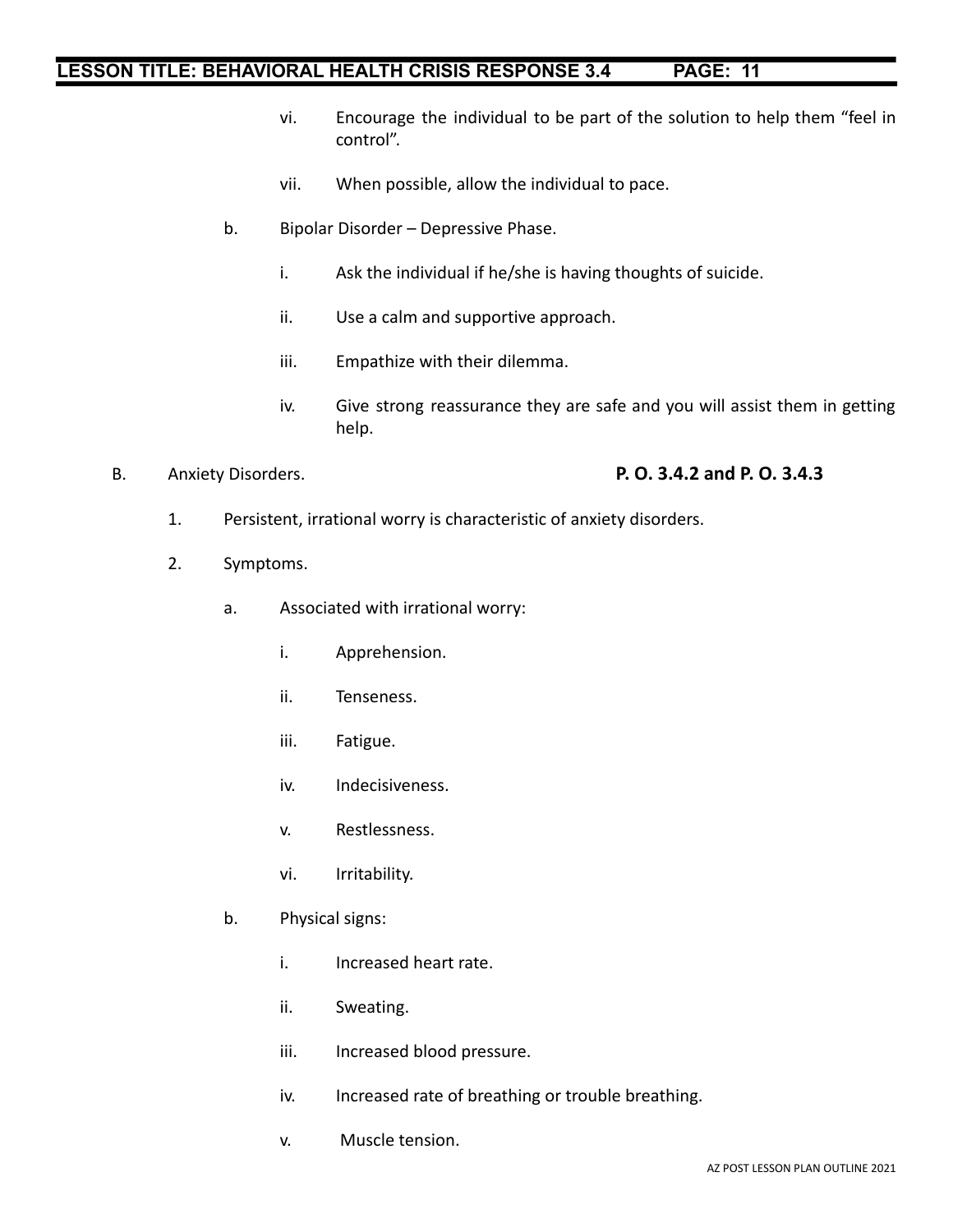- 3. Examples of Anxiety Disorders.
	- a. Agoraphobia the fear of being trapped in a place or situation. Typical fears include fear of panic attack while away from home, being outside of home alone, standing in a crowd, or being trapped on a bridge.
	- b. Panic disorder involves the reoccurrence of unexpected panic attacks and the fear of additional panic attacks.
	- c. Obsessive Compulsive Disorder a type of anxiety disorder characterized by irrational obsessions (involuntary preoccupation with a particular thought) or compulsions (the repetition of irrational actions, which results in anxiety if not completed).
- 4. Common Medications.
	- a. Ativan (may cause memory loss) Valium and Klonopin.
	- b. Side effects include sleepiness, dizziness, nausea or irritable bowel.
- 5. Police Officer approach and special considerations. **P. O. 3.4.6**
	- a. Maintain a calm and supportive approach.
	- b. Empathize with their situation.
	- c. Give strong reassurance of their safety and your willingness to assist them in getting help.
	- d. If the individual is exhibiting OCD (behaviors) compulsions, do not ridicule what they are doing. Don't tell them their actions are silly or unnecessary, or try to make them stop. If the compulsion jeopardizes officer safety, explain this to the individual and attempt to agree on a possible alternative behavior.
	- e. Example: if the individual is continually moving their hands in and out of the officer's view, let them know this movement makes you uneasy because it makes you think they may be reaching for something they could use to hurt you (weapon). Ask them if this is something they feel compelled to do, and if they could move their hands in a way that would allow them to remain in your sight.

#### D. Personality Disorders. **P. O. 3.4.2 and P. O. 3.4.3**

1. Personality Disorders are defined as manipulative, inflexible behavior patterns that deviate from an individual's culture. The manipulative patterns have an onset during early adolescence and early adulthood.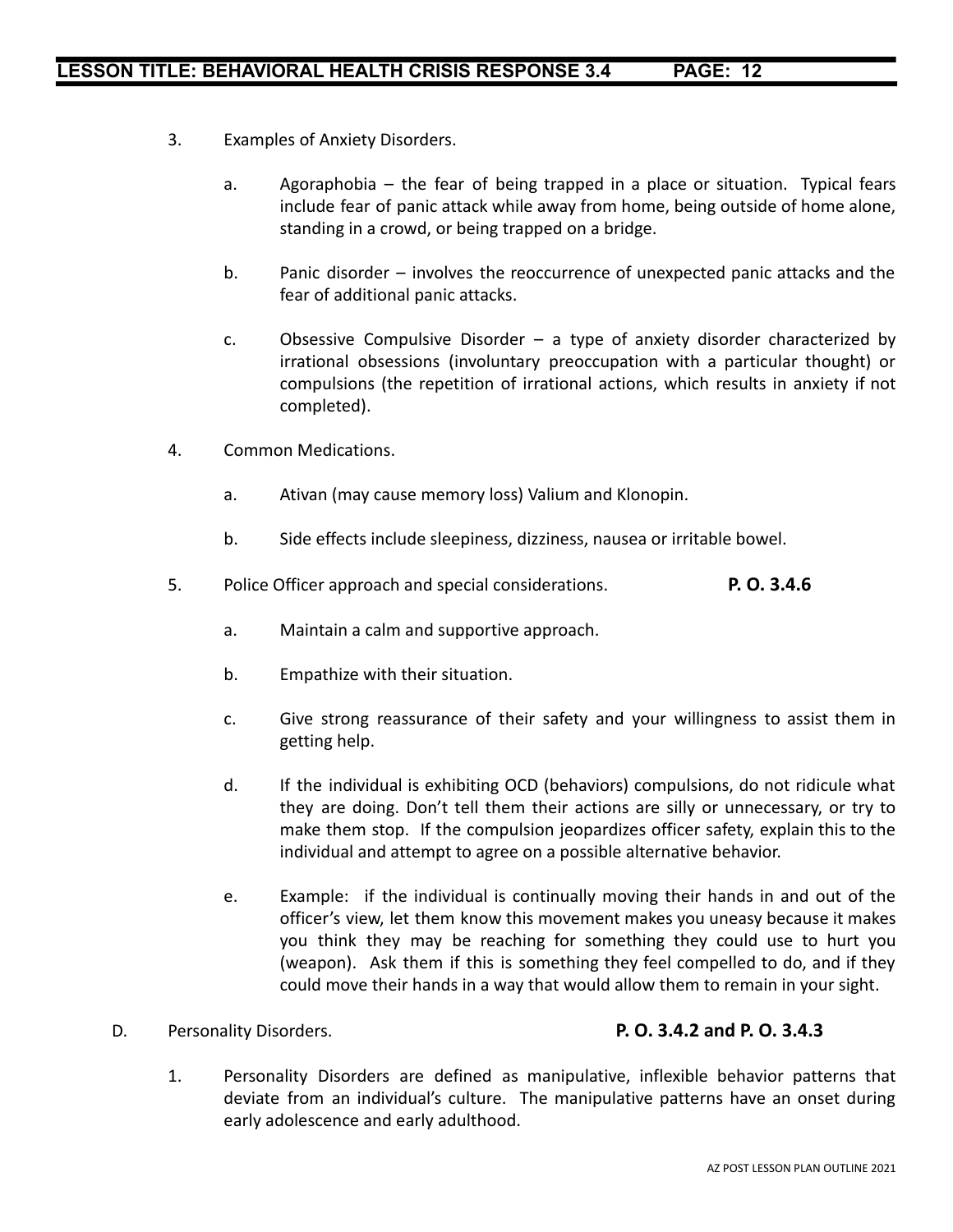- 2. Associated behavior patterns eventually cause personal distress as well as problems in social functioning.
- 3. Examples of Personality Disorders.
	- a. Paranoid Personality Disorder characterized by a pattern of suspicion and distrust.
	- b. Antisocial Personality Disorder characterized by a lack of caring about the rights or welfare of others. Deceit and manipulation are key features.
	- c. Borderline Personality Disorder characterized by a longstanding pattern of intense and unstable relationships. This individual has an unstable sense of self and fears being abandoned. This often results in intense anger, chronic feelings of emptiness, self-mutilating or destructive behaviors.
	- d. Medications are not commonly prescribed, however, anti-psychotics, antidepressants and anti-anxiety agents may be used.
- 4. Police Officer approach and special considerations. **P. O. 3.4.6**
	- a. Paranoid Personality Officers should neither challenge nor agree with an individual's delusions. Usually no amount of contrary evidence will convince an individual their delusions are incorrect. Focus on the facts, as you know them, and on what you "can" do about the situation.
	- b. Antisocial Personality Often officers are not aware they are encountering an individual with this disorder. Since antisocial types have frequent contact with the police, they are often "street smart" and cannot easily be tricked, but can easily trick others. The ego-driven sociopath has a need for status. Help the individual see the resolution as a "win" for himself or herself.
	- c. Borderline Personality May create chaos on the scene while not even directly involved in the situation. A firm and confident approach is suggested. Set simple, clear limits on speech and behavior. "Remove the audience" when interacting with this individual. Complementing appropriate behavior may result in cooperation. Officers should utilize body worn cameras or have an independent witness to prevent false accusations.

#### E. Organic Disorders. **P. O. 3.4.2 and P. O. 3.4.3**

- 1. Organic disorders are classified as a class of conditions directly caused by abnormalities of the brain structure or by alteration of the brain's chemistry.
- 2. Symptoms.
	- a. Confusion.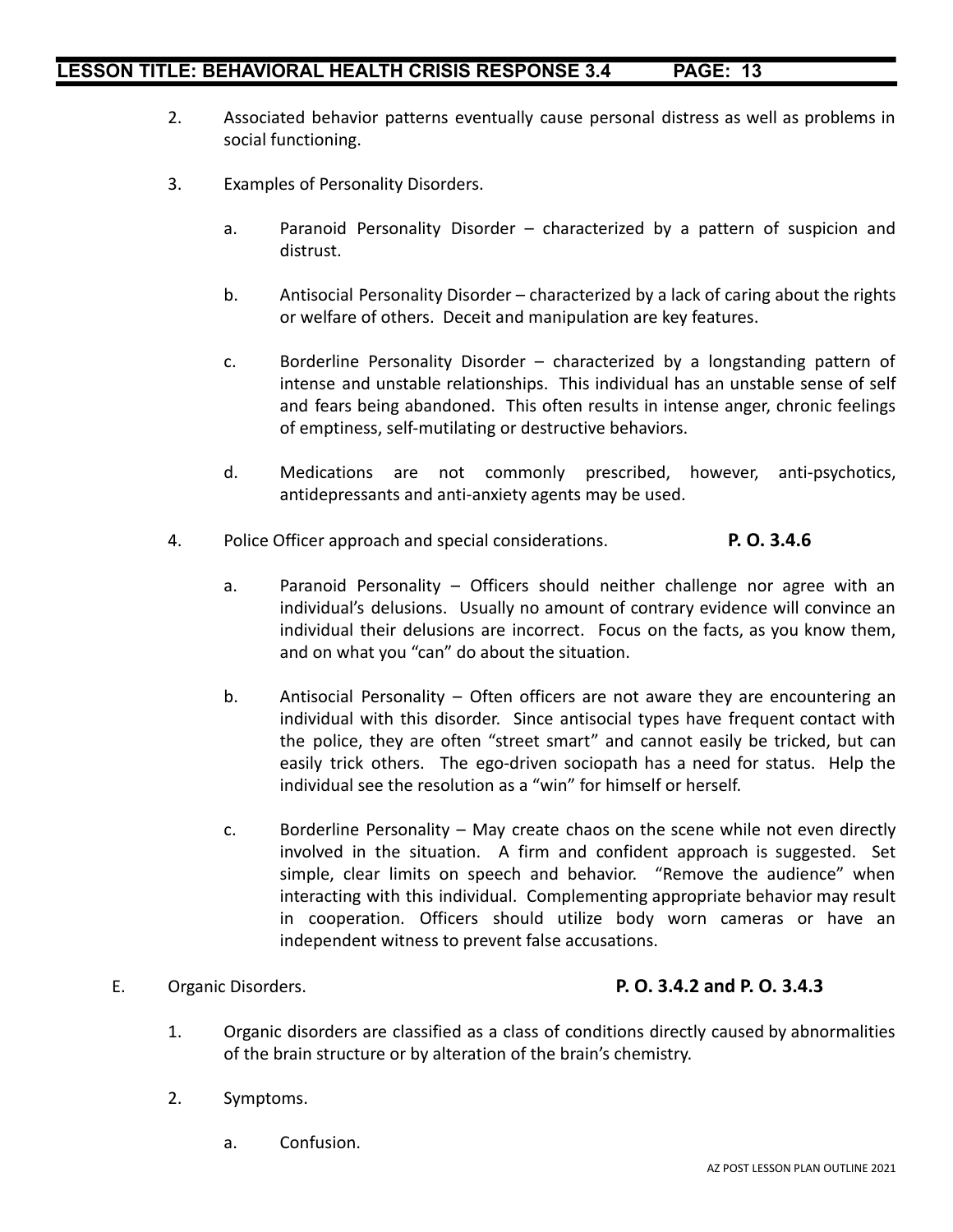- b. Memory disturbance.
- c. Disjointed speech.
- d. Impaired thought process.
- e. Psychotic symptoms might be present.
- 3. Examples of Organic Disorders.
	- a. Dementia Usually occurs in the elderly. Many people refer to dementia as senility. Alzheimer's disease is an example of this type of disorder.
		- i. Confusion (especially related to personal information.)
		- ii. Disorientation.
		- iii. Personality changes.
		- iv. Memory problems.
		- v. Combativeness.
	- b. Substance Abuse characteristics.
		- i. Bizarre behavior.
		- ii. Slurred speech.
		- iii. Bloodshot eyes.
		- iv. Runny nose.
		- v. Poor coordination.
		- vi. Needle marks.
		- vii. Long-term substance abuse can result in permanent brain dysfunction.
	- c. Head Trauma Can result in permanent damage to the brain. *INSTRUCTOR NOTE: Examples include combat veterans, athletes, victims of Domestic Violence, homeless, and traffic accident victims.*
		- i. If the injury is new, there may or may not be visual indicators.
		- ii. Visual clues may include scars, missing teeth, bleeding, head swelling and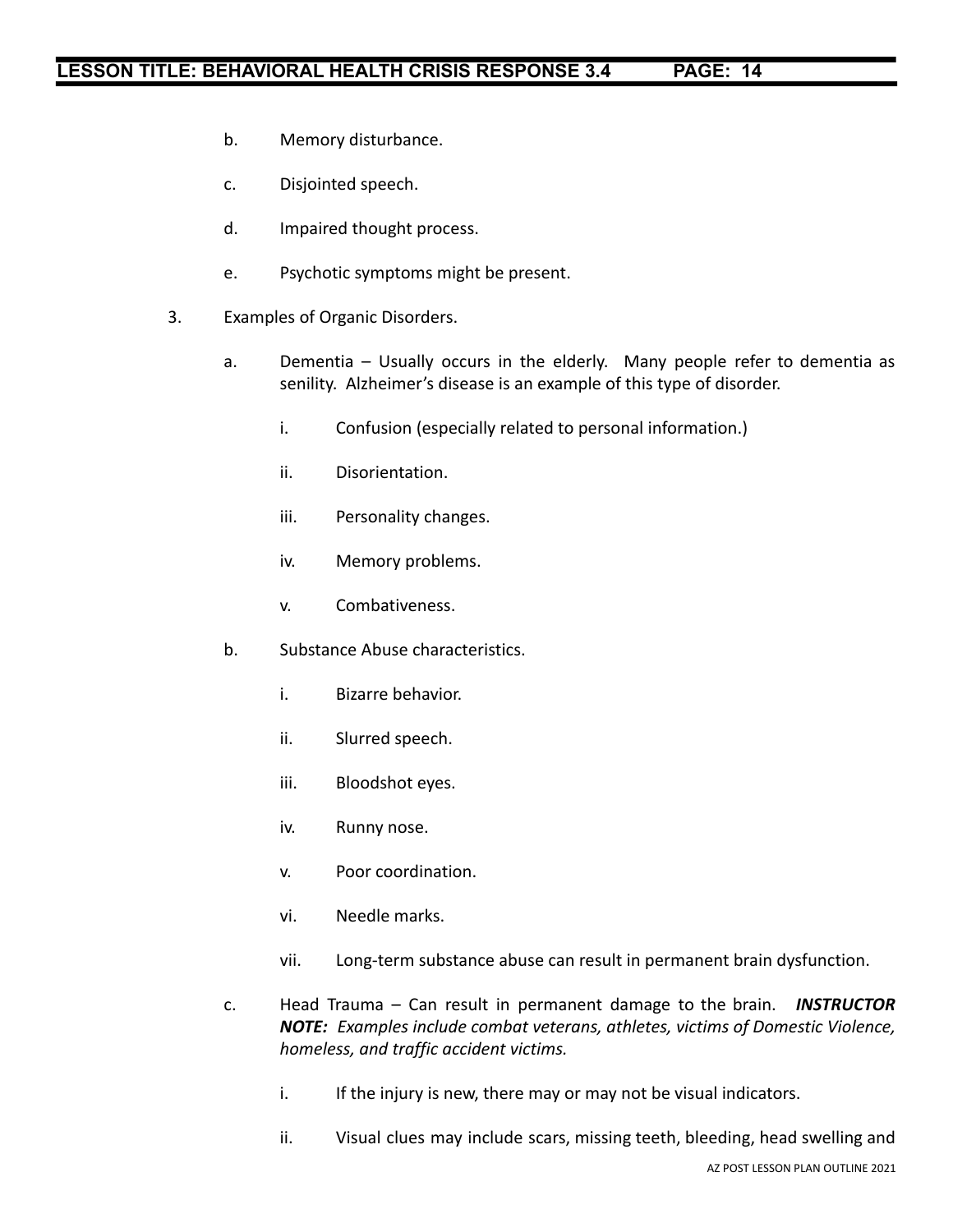or bruising.

- iii. Cognitive symptoms may include slowed thought processes, impulsiveness, seizures and changes in personality.
- d. Medical Causes numerous causes.
	- i. Uncontrolled diabetes.
	- ii. Drug overdose.
	- iii. New medication.
	- iv. Stroke or post-seizure state.
- e. Medications are not commonly prescribed, however, anti-psychotics, antidepressants and anti-anxiety agents may be used.
- 4. Police Officer approach and special considerations. **P. O. 3.4.6**
	- a. Signs and symptoms of some organic disorders such as dementia, head trauma, and drug overdose may resemble or mimic the symptoms of a mental illness. An officer should not hesitate to call for emergency medical treatment.
	- b. Speak slowly and clearly. Use short words and simple sentences.
	- c. Ask only one question at a time and wait for a response.
	- d. Give strong reassurance they are safe and you will assist them in getting help.
- F. Developmental/Intellectual Disabilities. **P. O. 3.4.2 and P. O. 3.4.3**

- 1. Developmental/Intellectual Disabilities are severe, chronic disabilities attributed to cognitive and/or physical impairment, which manifests before age 22 and are likely to continue indefinitely. They result in substantial limitations in three or more of the following areas; self-care, receptive or expressive language, learning, mobility, self-direction, capacity for independent living and economic self-sufficiency.
- 2. Approximately 10% of the general population exhibits a developmental disability. 40-60% of individuals with developmental disabilities also have a co-occurring mental illness or other medical condition.
- 3. Individuals may live and work independently in the community, receive support in their own or family's home, or live in a supervised setting.
- 4. Arizona Department of Economic Security recognizes these four developmental disabilities: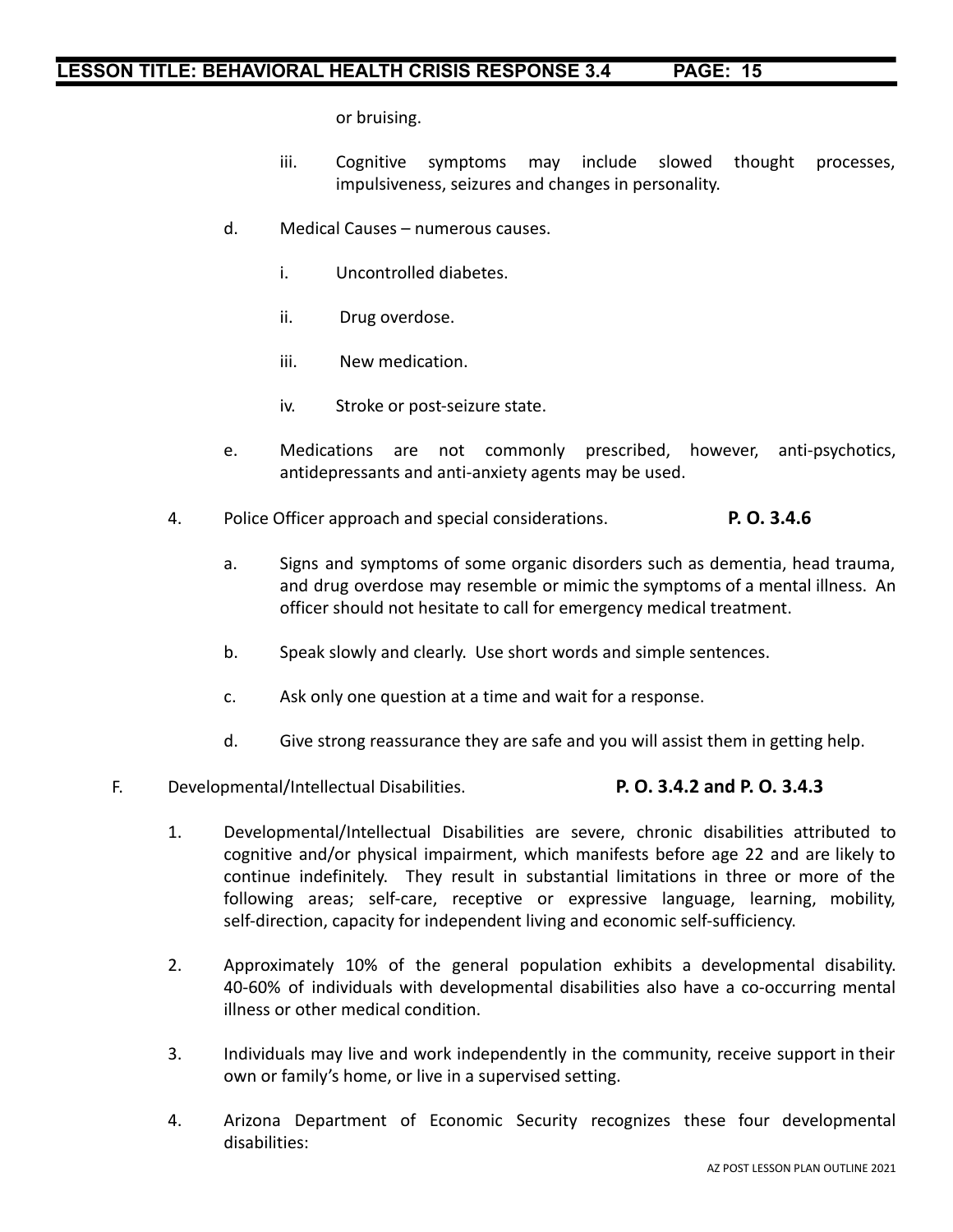- a. Cognitive/Intellectual Disability- A condition in which an individual's overall intellectual function is well below average with an intelligence quotient (IW) around 70 or less. Cognitive Disability appears in childhood before the age of 18. The severity of disability ranges from mild, moderate, severe to profound. Signs and symptoms may therefore range from the severe and obvious to an almost undetectable set of behaviors and speech patterns.
	- i. Fetal Alcohol Spectrum Disorders (aka: FASD) are birth defects resulting from the birth mother's alcohol consumption during pregnancy. The developing central nervous system is damaged resulting in learning disabilities, low IQ, poor judgment, inability to control impulses, poor attention span and substance abuse. These challenges continue throughout life, so individuals with FASD require structured, stable environments and close supervision throughout their lives. FASD is the leading cause of Cognitive Disability in the United States today. This is the only disability that is 100% preventable.
- b. Autism a disorder that affects the normal development of the brain relating to social, physical and communicative interaction. Autism is a neurological disorder that manifests itself before the age of 3. Symptoms, characteristics, and levels of functioning of Autism may be present from mild to severe. Individuals with Autism may be sensitive to touch, have a tendency to echo words, be attracted to shiny objects such as an officer's badge, or exhibit rhythmic or repetitive movements such as hand flapping, rocking and spinning.
	- i. Recent events, however rare, have created a sense of fear in the autism community. Perception is reality. (Teachers note for video, Body cam video of interaction between Buckeye PD and a teen with autism.

<https://youtu.be/AVCQlnFEe0o>

- ii. Diagnostic Criteria.
	- a) Overlapping issues with communication and social skills that manifests in repetitive behaviors. (AZPOST video)
	- b) Stimming- a self-stimulatory behavior that is marked by a repetitive action or movement of the body (such as repeatedly tapping on objects or the ears, snapping the fingers, blinking the eyes, rocking from side to side, or grunting). ( Developmental Disabilities portion-DDD Overview for First Responders, Level 4)
- iii. Response and Recognition.
	- a) Communication-Maybe verbal or non-verbal. Individual's may AZ POST LESSON PLAN OUTLINE 2021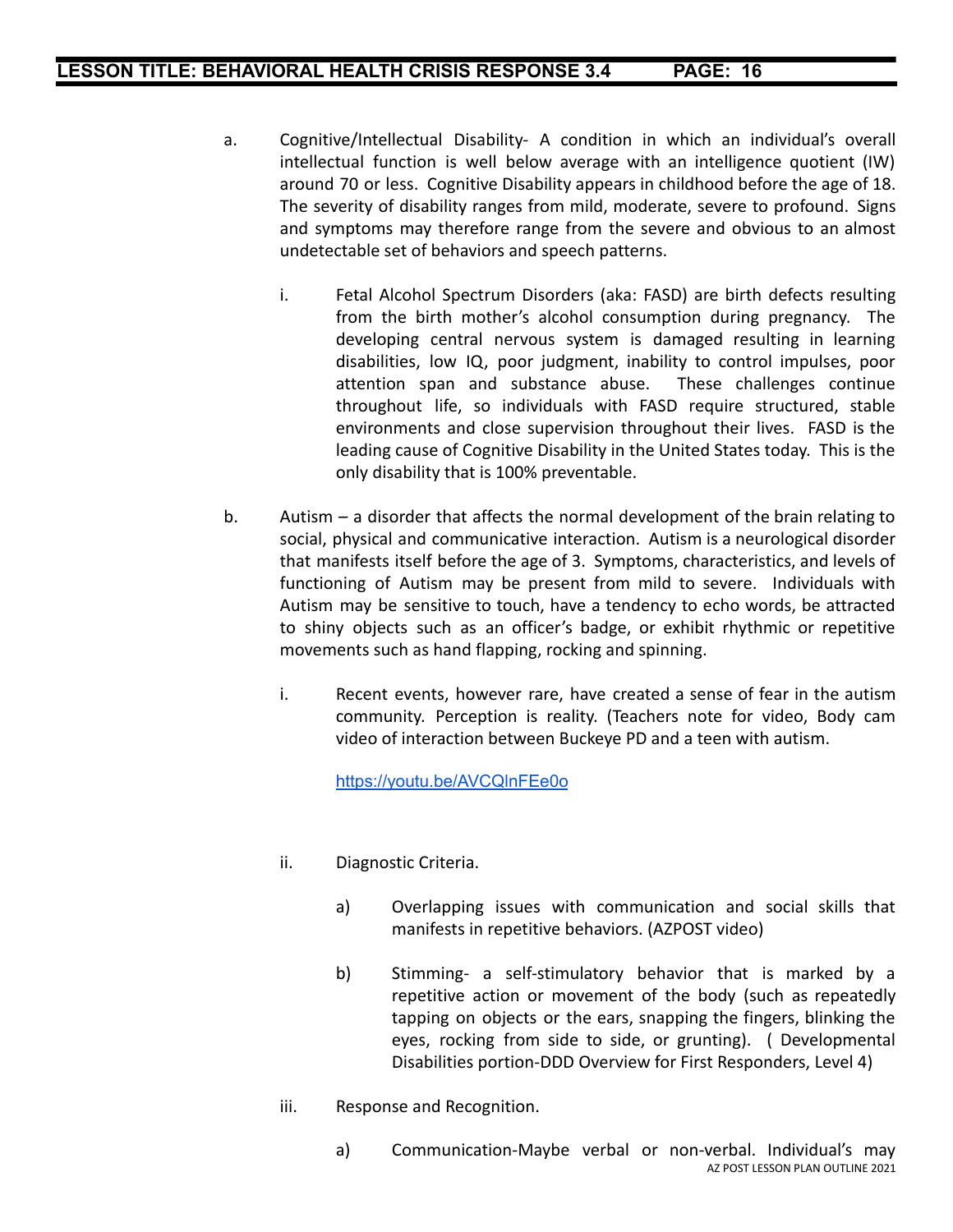draw, sign, or use electronic devices.

- b) Easily overloaded-In crisis may become easily overloaded.
- c) Processing issues-May have a delay in responding to questions or directions. May not respond at all.
- d) Sensory- May seek or avoid sensory input to include sounds, touch, smells, sights, and taste. This is specific to the individual. Not everyone is sensory averse.
- e) Treatment programs teach coping activities that might appear suspicious. Individuals avoid people and use less traveled areas or alleys. Stimming behaviors can be misidentified as suspicious or aggressive.
- f) Inappropriate social skills can lead to police calls regarding touch, personal space, public restrooms, and disturbances.
- g) Can become victims through manipulation and lack of self-advocacy.
- iv. Tips for Interacting with individuals with autism. **P. O. 3.4.6**
	- a) Speak slowly with concrete terms.
	- b) Use visuals if needed and when possible.
	- c) Repeat simple questions, but do not fixate on them. If you do not get a response, rephrase.
	- d) Allow time for responses.
	- e) Pair yourself with the delivery of reinforcement (i.e. requested behavior (calm down) with desired item (chips or iPad).
	- f) Do not attempt to physically block repetitive behaviors if possible. They are often coping mechanisms.
	- g) Be sensitive to sensory needs (random touch, sounds, lights).
	- h) When possible, talk to caregivers to understand individuals' likes and dislikes.
	- i) Remember people with autism are unique. One person with autism can act completely different from another person with autism.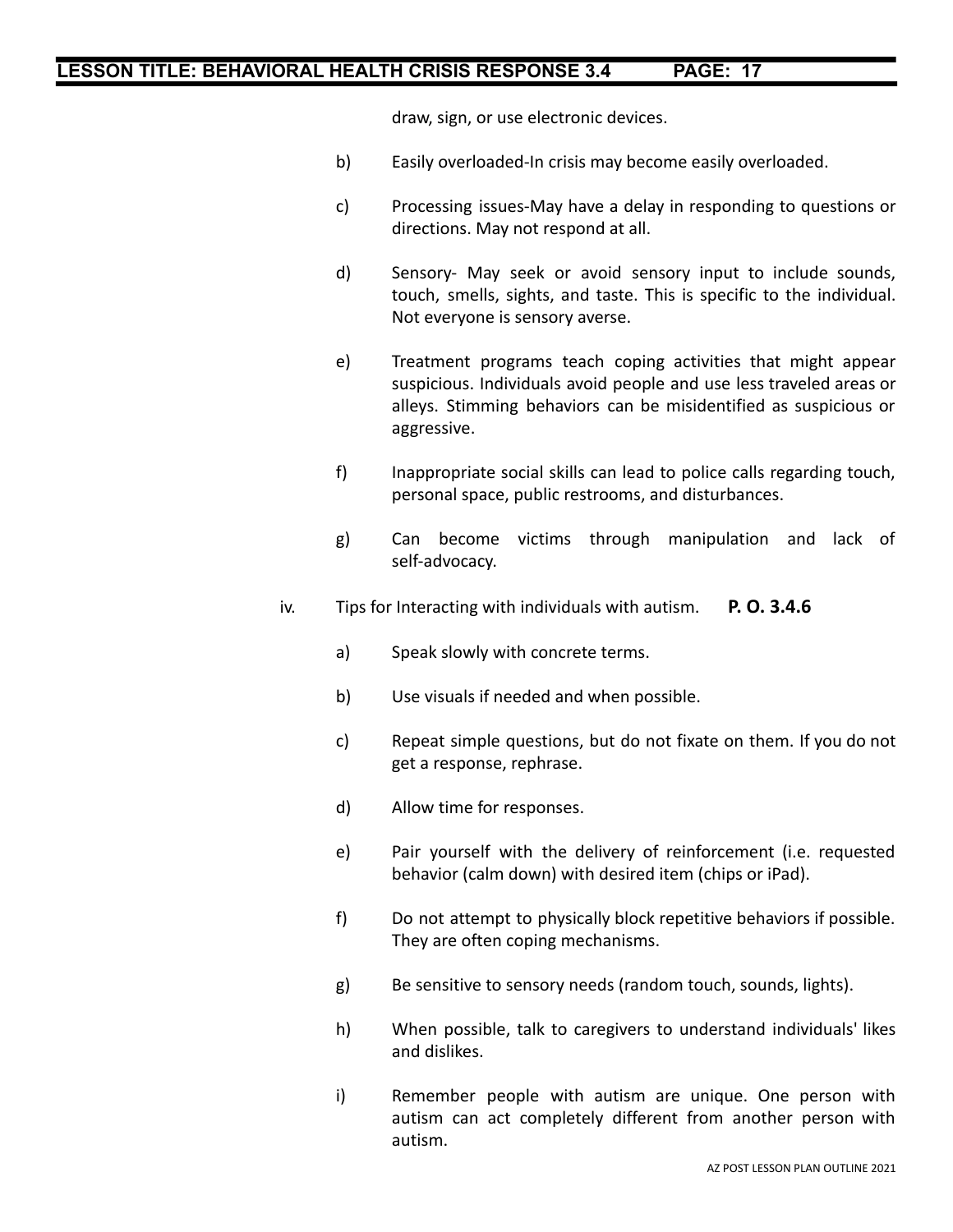- c. Cerebral Palsy (aka: CP) is caused by brain damage during the prenatal period or within the first few years of life. ( Refer to AZPOST Video Unit 7 of behavioral health video)
	- i. CP manifests as unsteady or jerky movements, unclear speech, delayed responses and seizures.
	- ii. Individuals with CP may appear to be drunk or under the influence of drugs due to their language and motor challenges.
	- iii. Although some individuals with CP also have Cognitive Disability, many have IQs in the average and above range.
	- iv. Many individuals with CP have related medical issues and may require medications.
- d. Epilepsy is primarily a seizure-related disorder caused by damage to the brain through the lack of oxygen, head trauma or infection.
	- i. Epilepsy can affect social behavior, thinking, and motor skills.
	- ii. Individuals with epilepsy typically have normal intelligence, but are unable to interact or respond during a seizure.
	- iii. Seizures may manifest as staring, fluttering eyelids, head drop, twitching or full body shaking.
	- iv. Seizures may leave an individual in a confused and exhausted state for varying lengths of time.
	- v. Most persons with epilepsy require medications.
- 5. Police Officer Approach and Special Considerations. **P. O. 3.4.6**
	- a. The individual may have a tendency to be overwhelmed by police presence.
	- b. The individual may attempt to run solely out of fear of the uniform.
	- c. The individual may be willing to confess just to please officers.
	- d. Talk slowly and clearly, using concrete words and terms.
	- e. Use visual cues to demonstrate what you want.
	- f. The individual may need a more thorough explanation of their rights, and possibly an advocate to ensure they truly understand them.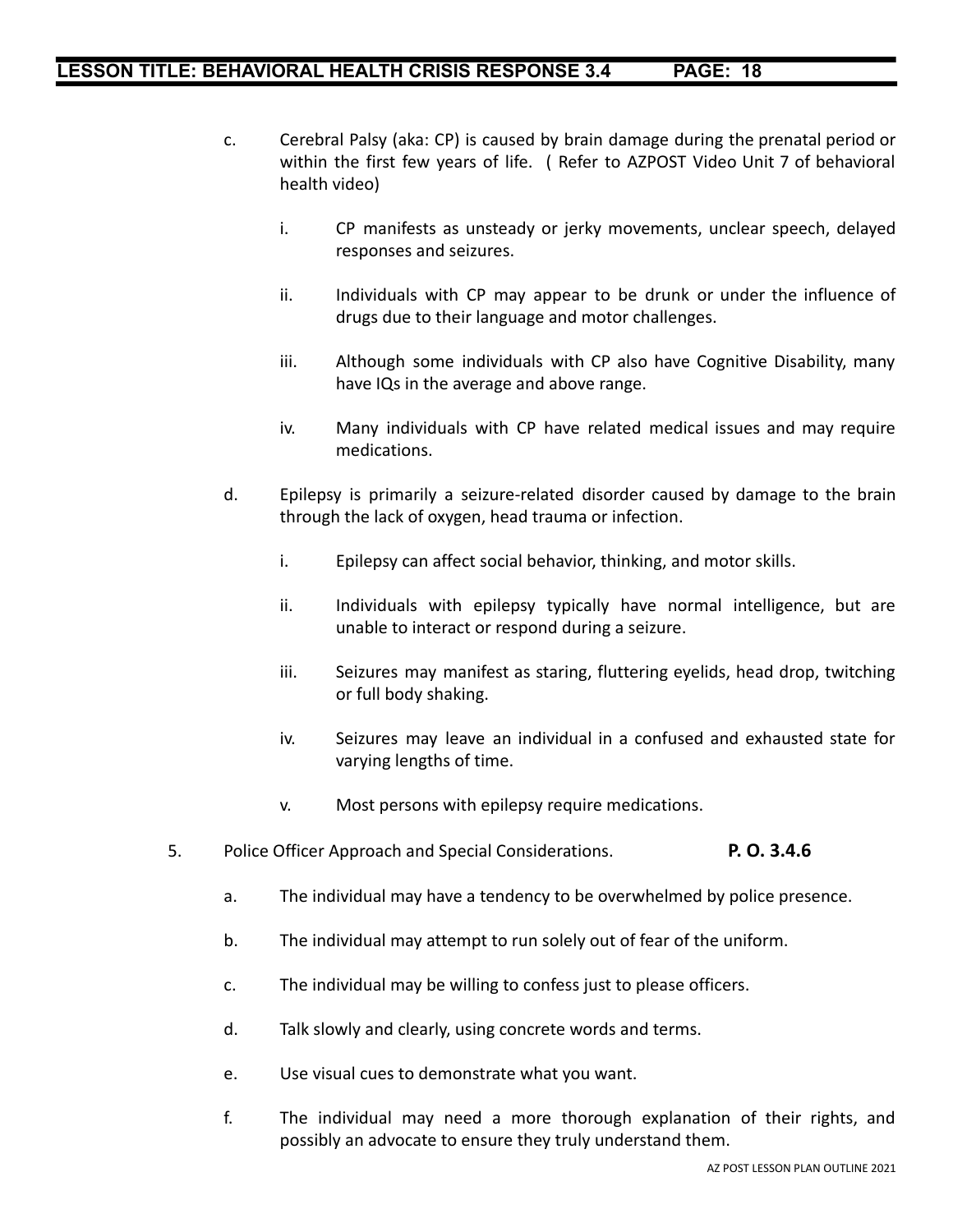- g. Ask the individual or their advocate if they use a device to help them communicate such as an app on their smartphone or tablet.
- h. Touching may cause a protective "fight or flight" reaction. If possible, advise them prior to putting your hands on the individual. If they respond negatively do not touch them unless absolutely necessary.

#### **IV POLICE INTERVENTION WITH SOMEONE WHO IS SUICIDAL P. O. 3.4.4**

- A. National statistics confirm that the majority of persons threatening suicide have a mental illness. Many of the same techniques already discussed will apply when responding to these types of calls.
- B. It is important to understand suicide and possible indicators of a pending suicide attempt.
	- 1. Myths vs Facts for discussion.
		- a. When someone talks about suicide, they are looking for attention.
		- b. If someone wants to end their life, there is nothing you can do.
		- c. Suicide is a cowardly act.
		- d. Suicide is a selfish act.
		- e. Asking someone if they're considering suicide will put the idea in their head.
		- f. Suicide is an impulsive, spur-of-the moment decision.
- C. It is critical to slow down, and maintain a cautious response and approach.
- D. Assess the individual and situation. Follow your agency's policy on responding to suicidal individuals.
	- 1. His/her ability to harm you.
	- 2. His/her ability to harm others.
	- 3. Presence/Report of weapon.
		- a. If the subject has a gun, do not rush into the apartment, house or structure. Set up a perimeter when possible.
		- b. The desired outcome is to have the subject exit the apartment, house or structure through negotiation.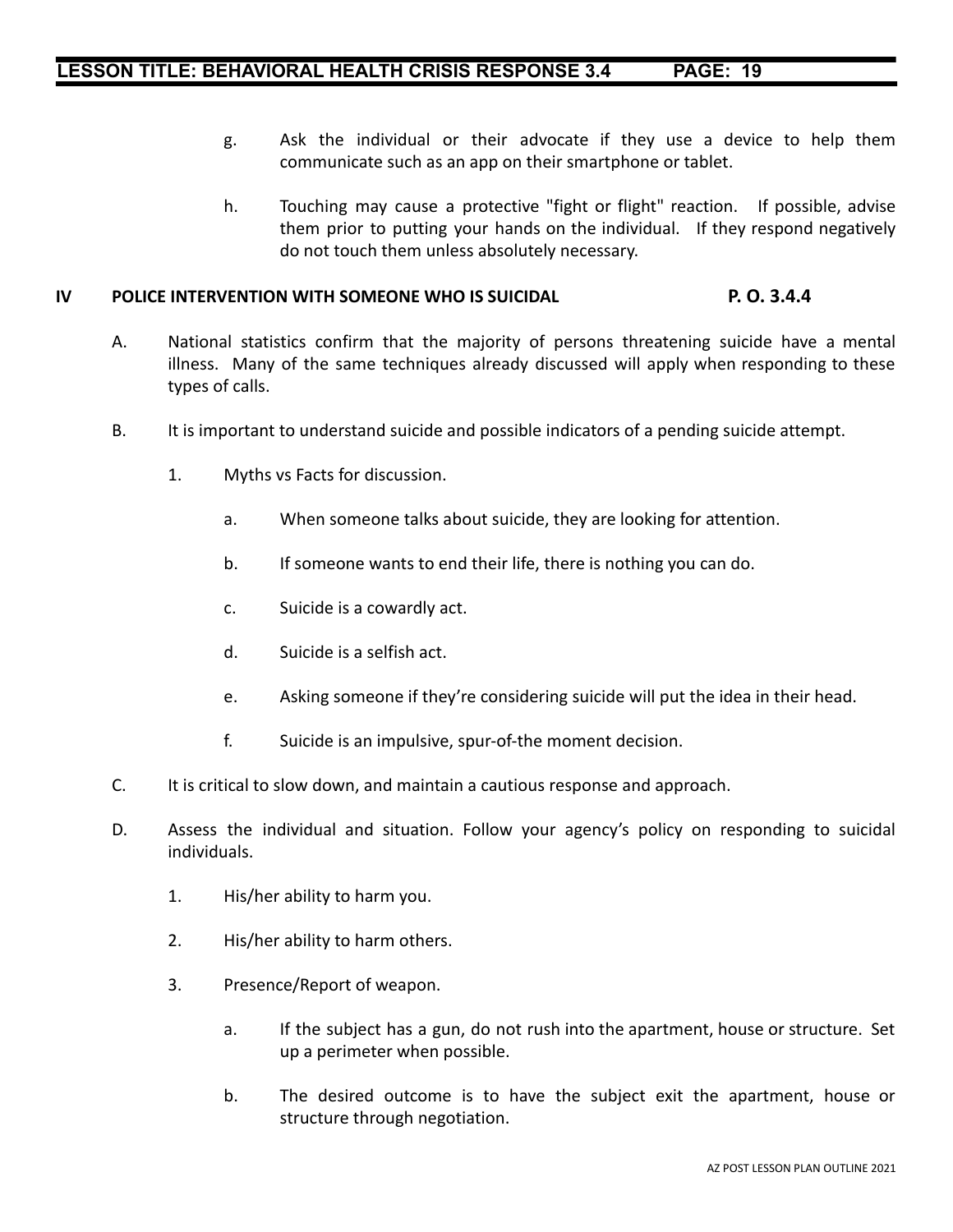- c. Typically, negotiations are conducted by telephone in order to build rapport and trust while gathering intelligence information to assess potential threat levels.
- E. Officer Safety Considerations. **P. O. 3.4.4**

- 1. Obtain as much background information as possible prior to response.
- 2. Establish the presence of weapons, if possible.
- 3. Use appropriate officer safety approach methods, specifically ensuring you maintain distance to safely communicate.
- 4. Use contact/cover.
- 5. Use necessary force to maintain safety.
- F. Risk Assessment:
	- 1. Does the individual have a plan to commit suicide, and the means to carry out that plan?
	- 2. Has the individual attempted suicide in the past?
	- 3. Has the individual been drinking or taking drugs?
	- 4. Has the individual been violent today or in the past?
	- 5. Look for signs of self-abuse or unused/full pill bottles.
	- 6. Does the individual have a history of mental illness?
	- 7. What events may have precipitated today's incident?
	- 8. Does the individual take medications? (Have you taken your meds?)
	- 9. Are there other people present?
	- 10. Has the individual shown extreme rage today?
- F. Questions to ask the individual in crisis:
	- 1. Are you having thoughts of killing yourself/suicide?
	- 2. How do you plan to commit suicide/kill yourself?
	- 3. When do you intend to carry this act out?
	- 4. What happened to make you feel this way?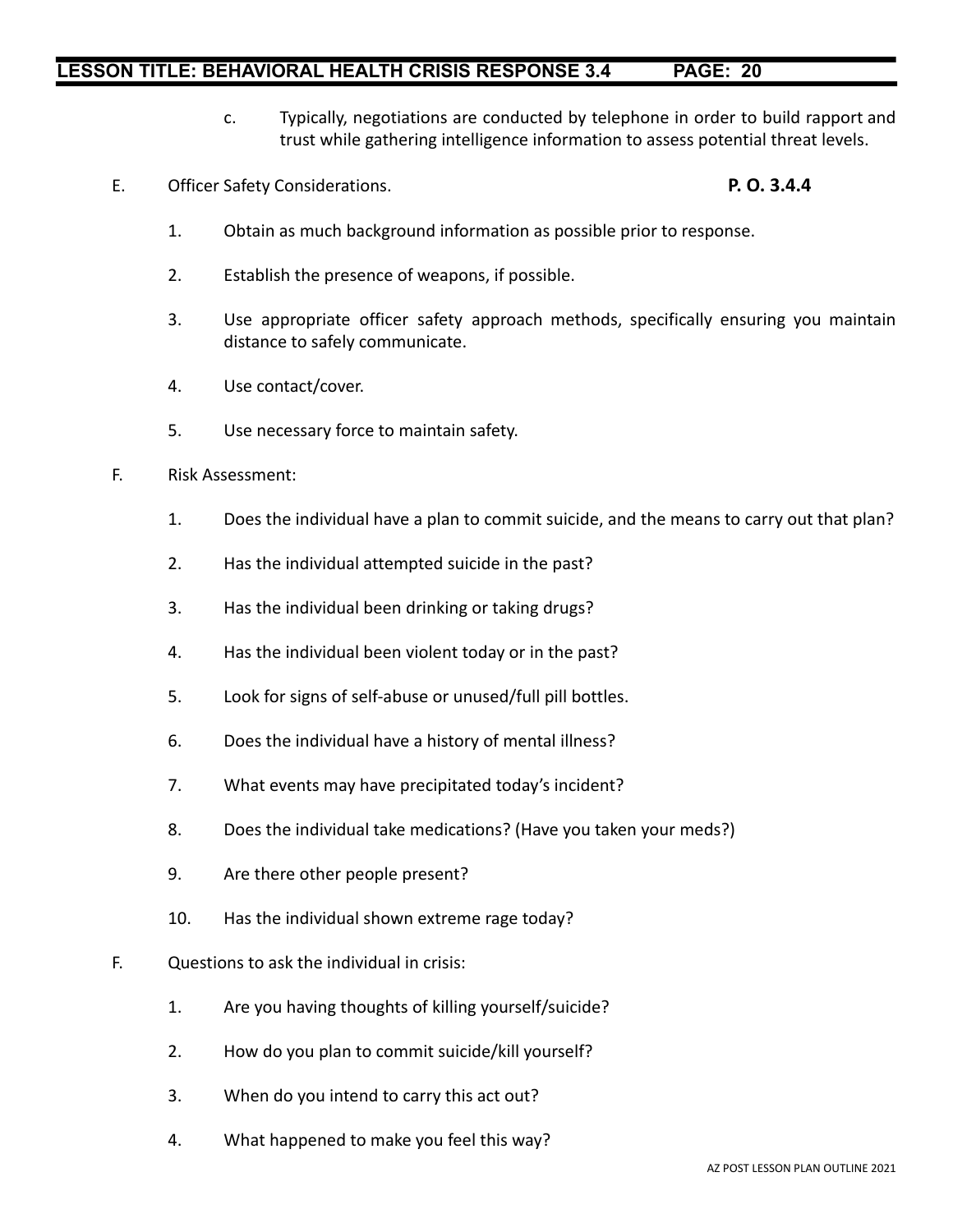- 5. Where are you right now?
- 6. What is occurring right now?
- 7. Is anyone else in danger?
- 8. Am I in danger if I come to help?
- 9. Are you or others injured?
- 10. Have you tried to kill yourself before, and if so, what did you do to regain control of your life?
- 11. AVOID LECTURING.
- 12. Have you taken any medications or drugs?
- G. Additional Communication Techniques.
	- 1. Let them tell their story.
	- 2. Talk about the finality of death and the reality of suicide.
	- 3. Establish what is still meaningful to this person.
	- 4. Help them put their actions in perspective. What do they hope to achieve? Get past "the only" and talk about the future.
	- 5. Stall for time.
	- 6. Try not to PROBLEM SOLVE.

#### **V. DEMONSTRATE TECHNIQUES FOR EFFECTIVELY HANDLING A SUICIDAL INDIVIDUAL**

A. This should be done as a group exercise. Refer to the attached Scenario.

| VI. | <b>BEHAVIORAL HEALTH CALL RESOLUTION</b> | P. O. 3.4.7 |
|-----|------------------------------------------|-------------|

- A. Hospitalization. (voluntary or involuntary) *INSTRUCTOR NOTE: Juveniles cannot be petitioned.*
- B. Arrest.
- C. Diversion to services.
- D. The least restrictive or intrusive alternative should be considered.

**P. O. 3.4.4**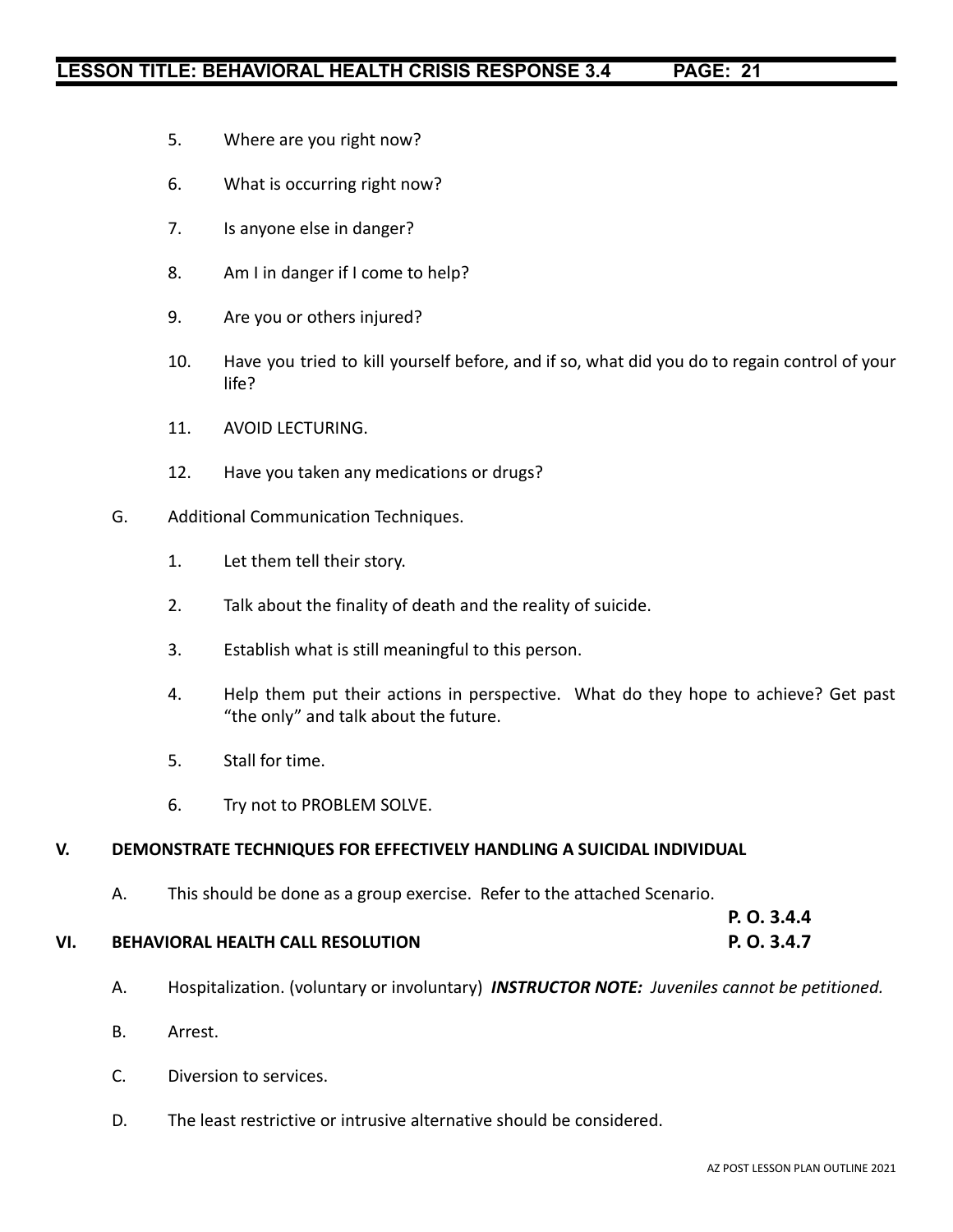- E. Treatment should take priority over incarceration when possible.
- F. Conduct the investigation.
- G. Document actions in a police report.
- H. In most cases, criminal charges will be submitted by the officer for review.
- I. Call a crisis team or transport to hospital.
- J. Methods for obtaining mental health treatment.
	- 1. Request Voluntary Treatment.
	- 2. Court ordered evaluation. (involuntary)
	- 3. Emergency Petition. (involuntary)

### **VII. IDENTIFY THE LEGAL BASIS AND PROCEDURES/REQUIREMENTS FOR WRITING, REQUESTING AND SERVING AN EMERGENCY DTO/DTS PETITION P. O. 3.4.5**

- A. ARS Title 36 Chapter 5 contains protocol for mental health emergency detention and pick up orders. ( Handouts for petition scenario- create generic petition)
	- 1. Officers are responsible for proper handling of situations involving people who are mentally ill and a danger to self (DTS) or danger to others (DTO).
	- 2. Defines danger to self, danger to others, and mentally disturbed persons.
	- 3. Provides guidelines for recognizing and dealing with mentally disturbed people.
- B. Officer safety concerns.
	- 1. Research the individual's background.
	- 2. Obtain booking and criminal history information, etc.
	- 3. Check with your County crisis line to obtain a history of violence or other pertinent safety information.
	- 4. Conduct a search of the individual prior to transporting.
	- 5. The individual should be restrained using the least restrictive restraint devices (handcuffs). The officer should take the individual's demeanor and potential for harm to self/others into account. Refer to your agency's policy on detention and transportation.
- C. Communication.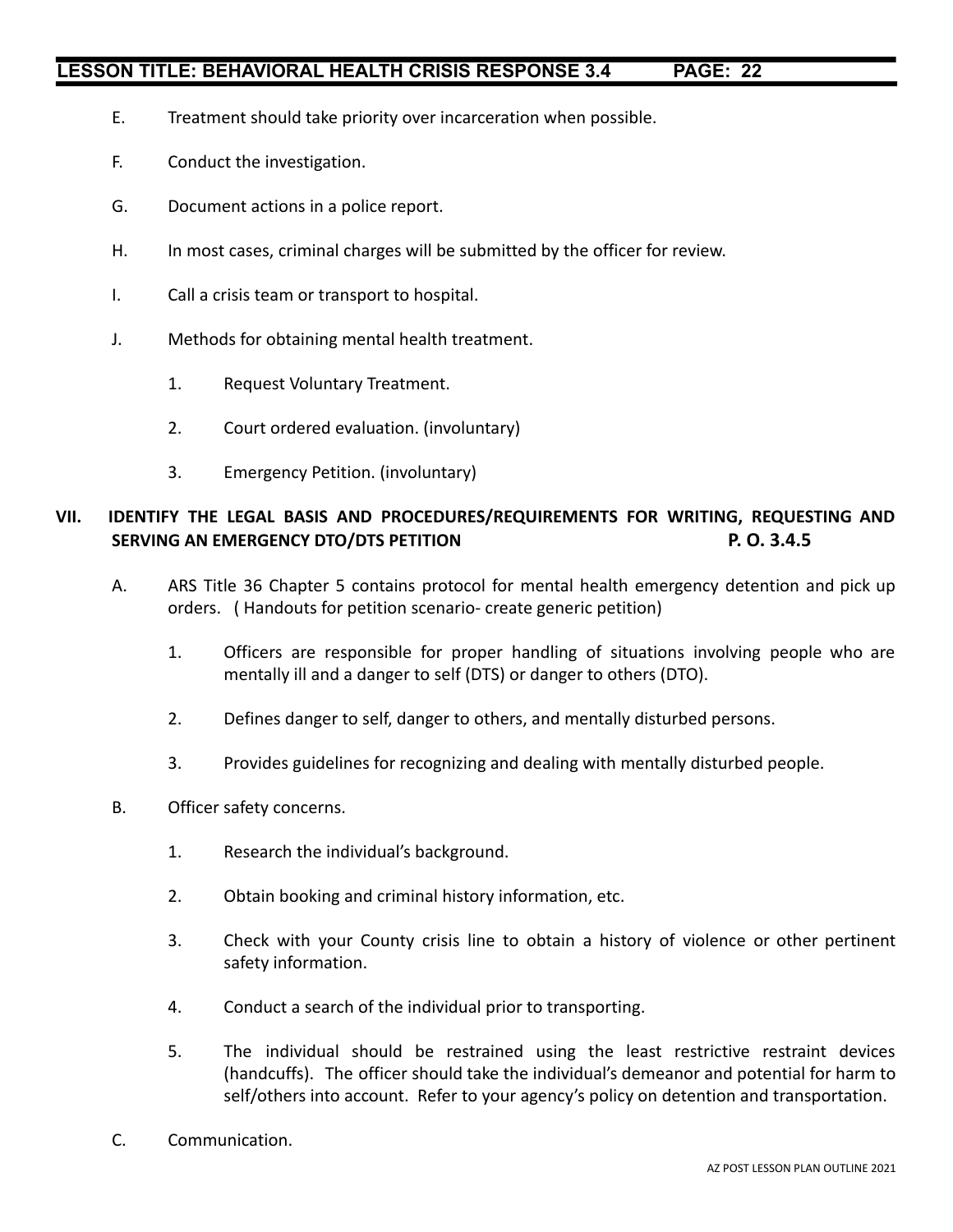- 1. Command and control techniques used in criminal contacts can be counterproductive when dealing with a subject who is experiencing a behavioral health crisis.
- 2. Do not threaten the individual.
- 3. Do not let the individual "push your buttons", ignore verbal abuse.
- 4. Avoid exciting the individual. Maintain control of your emotions. Do not yell, this only confuses them.
- 5. If emotions and speech are escalating, talk during the quiet moments. Do not rush them, this only confuses them. (Video/Scenario)
- 6. Announce your actions. (If safe to do so.)
- 7. Maintain a calm yet confident demeanor.

#### **VIII. FIRST RESPONDER SAFETY AND INTERACTIONS WHEN HANDLING CALLS AND INTERACTIONS WITH THOSE IN CRISIS OR SUFFERING FROM BEHAVIORAL HEALTH DISORDERS.**

A. Initial response. ( This section is a review of material for purposes of practical application.)

#### **P. O. 3.4.6**

- 1. Assessment begins the moment the call is received. Gather as much information as possible. The individual's history is most important.
- 2. Sources of information can be the following:
	- a. Family members.
	- b. Case Managers if receiving mental health services.
	- c. Reporting neighbors or bystanders.
	- d. Dispatch.
	- e. Criminal history files.
- 3. Take time to evaluate the situation.
- 4. Remember officer safety at all times.
- 5. Utilize contact and cover.
- 6. Maintain alertness.
- B. Interactions.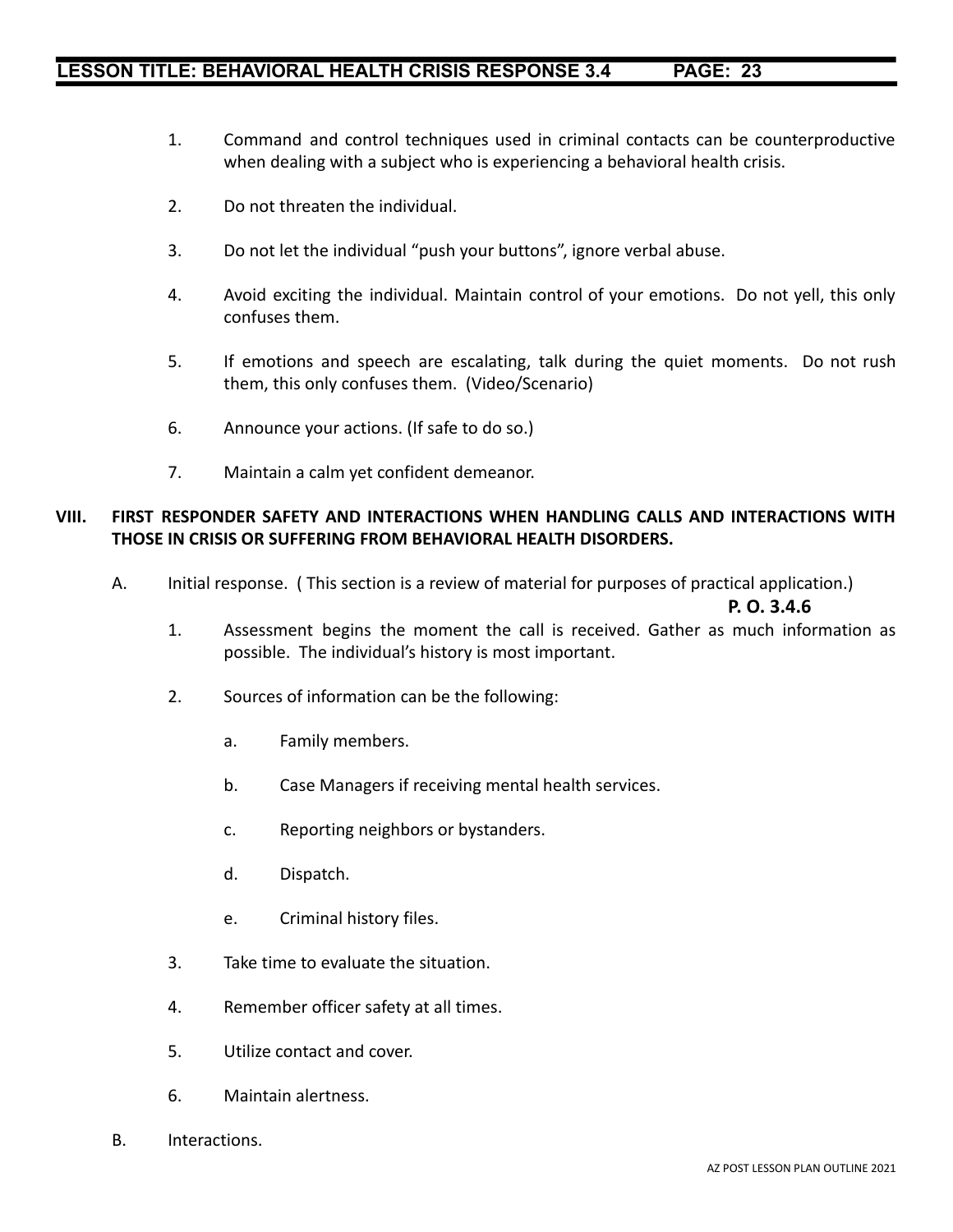- 1. Command and control techniques used in criminal contacts can be counterproductive when dealing with an individual who is experiencing a behavioral health crisis.
- 2. Do not threaten the individual.
- 3. Try to build rapport prior to problem solving.
- 4. Do not let the individual "push your buttons," ignore verbal abuse.
- 5. Avoid exciting the individual and maintain control of your emotions. Do not yell, this only confuses them.
- 6. If emotions and speech are escalating, talk during the quiet moments. Do not rush them, this only confuses them.
- 7. Announce your actions. (if safe to do so)
- 8. Maintain a calm yet confident demeanor.
- 9. Do not deceive the individual.
- 10. Use appropriate physical restraints when necessary.
- C. Possible behavioral cues.
	- 1. Depressed or tearful.
	- 2. Fearful, Paranoia, Guardedness.
	- 3. Pacing, Hyper-vigilance.
	- 4. Talk to others that are not there.
	- 5. Darting eyes and looking elsewhere as if seeing hallucinations.
	- 6. Angry, irritable, teeth/hand clenching.
	- 7. The individual repeats questions or requires the officer to repeat questions in order to process instructions.
- D. Subjects verbal communication. (content and style)
	- 1. Loose associations/fragmented thoughts.
	- 2. Pressured or overly rapid speech.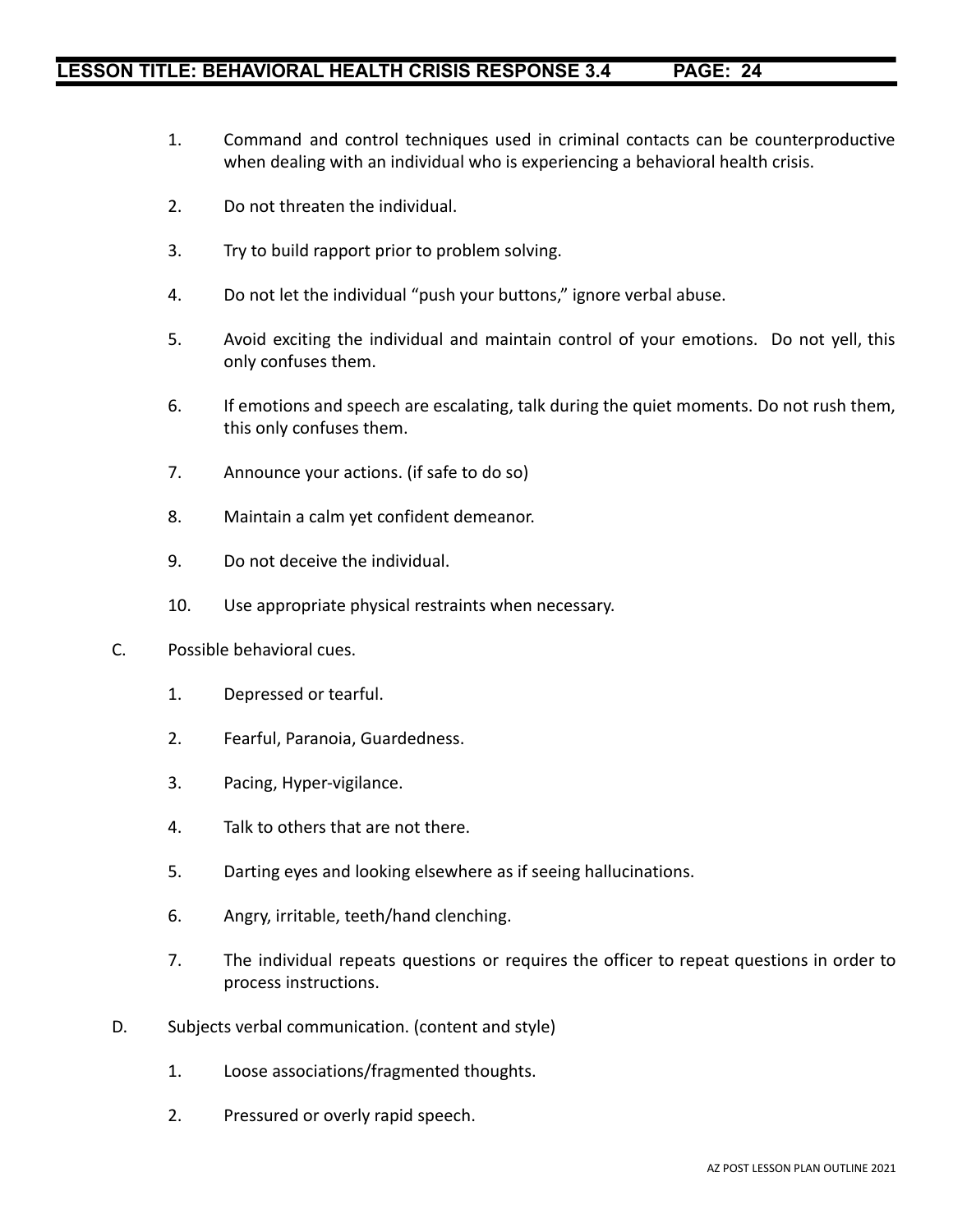- 3. Slowed or very deliberate speech.
- 4. Grandiose content of speech.
- E. Scene assessment.
	- 1. Safety is the top priority: officer safety, public safety and the safety of the individual in crisis.
	- 2. Symptoms of crisis can be interpreted as suspicious activity, criminal activity or non-compliant behavior.
	- 3. The individual in crisis may be struggling to determine what is real or a hallucination.
	- 4. Provide time for them to respond to questions or commands. Allow extra time to grasp and respond because hallucinations may be interfering.
- F. Officer Safety Considerations.
	- 1. Ability to physically control the subject.
	- 2. Officer training, experience and intuition.
	- 3. Escape routes. (subject and officer)
	- 4. If possible, slow things down and do not rush.
	- 5. Safety is always the top priority: officer safety, public safety and the safety of the subject in crisis.
	- 6. Officers must continually assess safety and circumstances.
	- 7. Always employ standard tactical safeguards. (use of cover, back-up officer, etc.)

#### **IX. PROPER USE OF RESOURCES ON BEHAVIORAL HEALTH CALLS FOR SERVICE**

#### **P. O. 3.4.7**

- A. Some examples of referral agencies for potential situations: (This list is not all-inclusive, refer to a Mental health Resource Guide.)
	- 1. Local behavioral health resources.
		- a. County crisis line.
		- b. Voluntary drop off centers.
		- c. Emergency psychiatric centers.